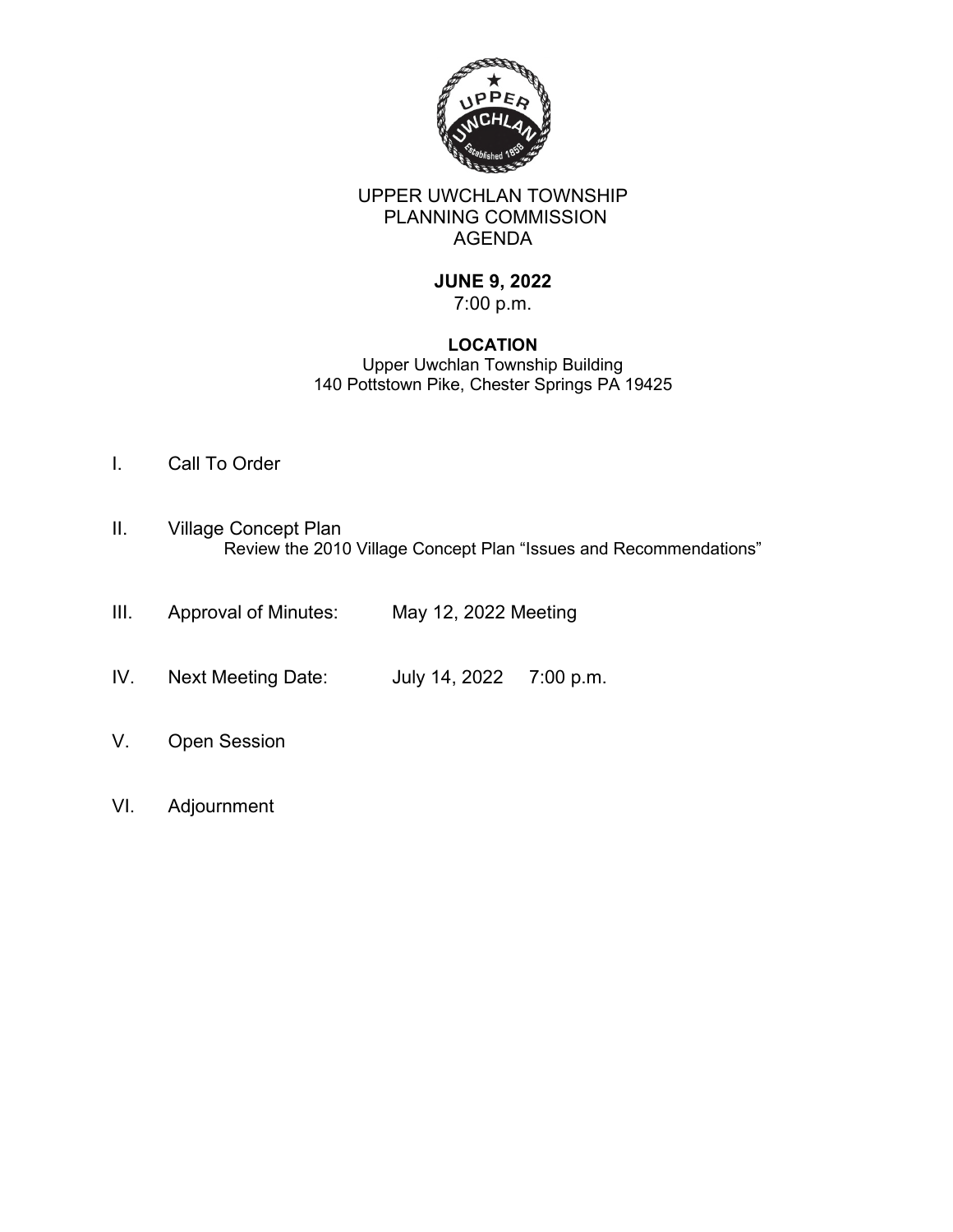# Village of Eagle/Byers Concept Plan

June 1, 2010



Prepared by Brandywine Conservancy and Upper Uwchlan Township Village Concept Committee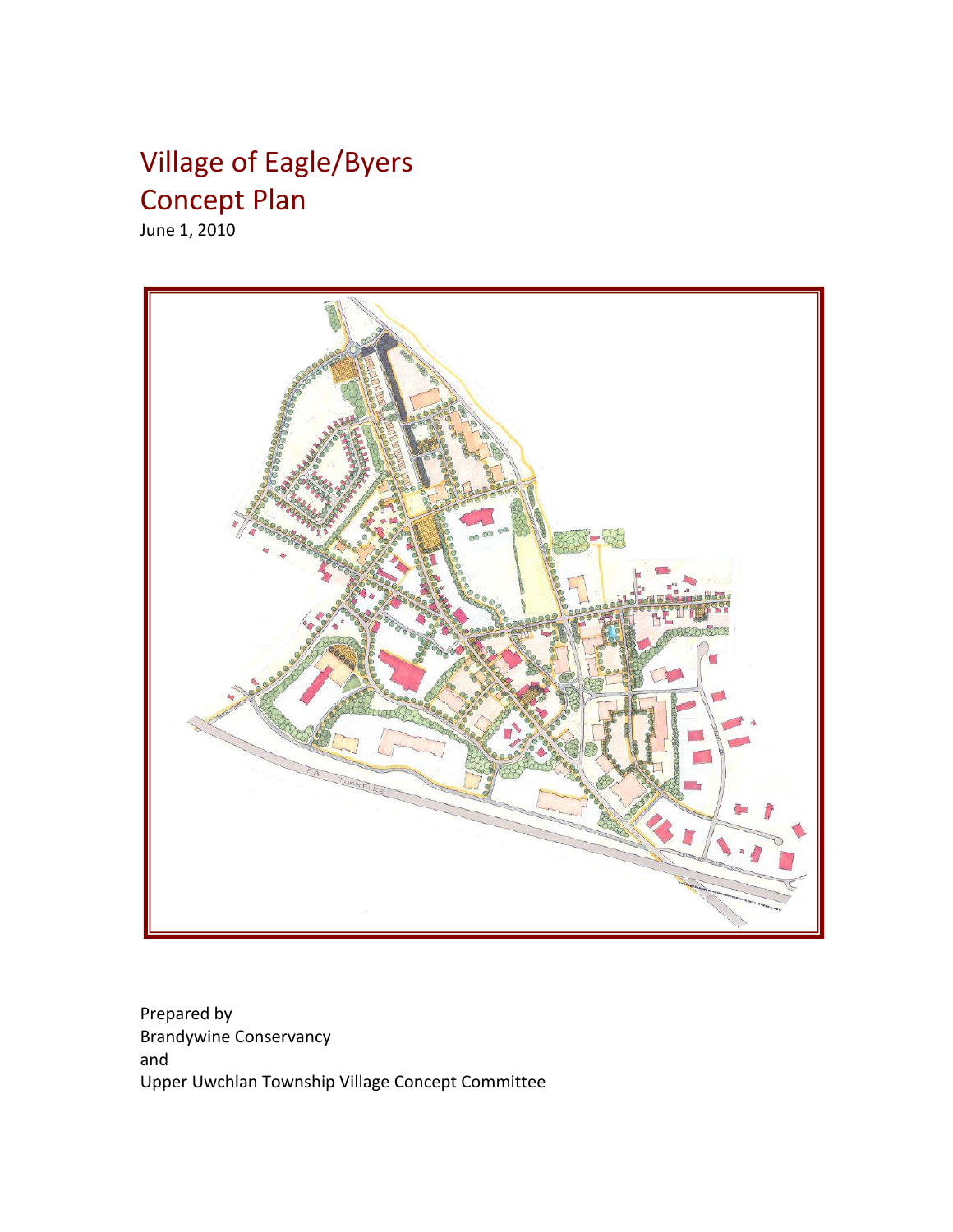# Village of Eagle/Byers Concept Plan June 1, 2010

# Village Concept Committee Members

Bob Schoenberger Mary Lou Farrow Sally Winterton Chad Adams Shelly Krocker John McTear Ken Engle Jim Dewees Linda Layer Ed Edwards John Diament Bob McHugh Joe Stoyack Nancy Copp Simona Bonifacic Brett Hand Kevin Sherman Bob Fetters, Jr. Steve McNaughton Gwen Jonik, Secretary

# Village Planning Consultants

Sheila Fleming, ASLA, Brandywine Conservancy Environmental Management Center Chris Williams, P.E., McMahon Associates, Inc.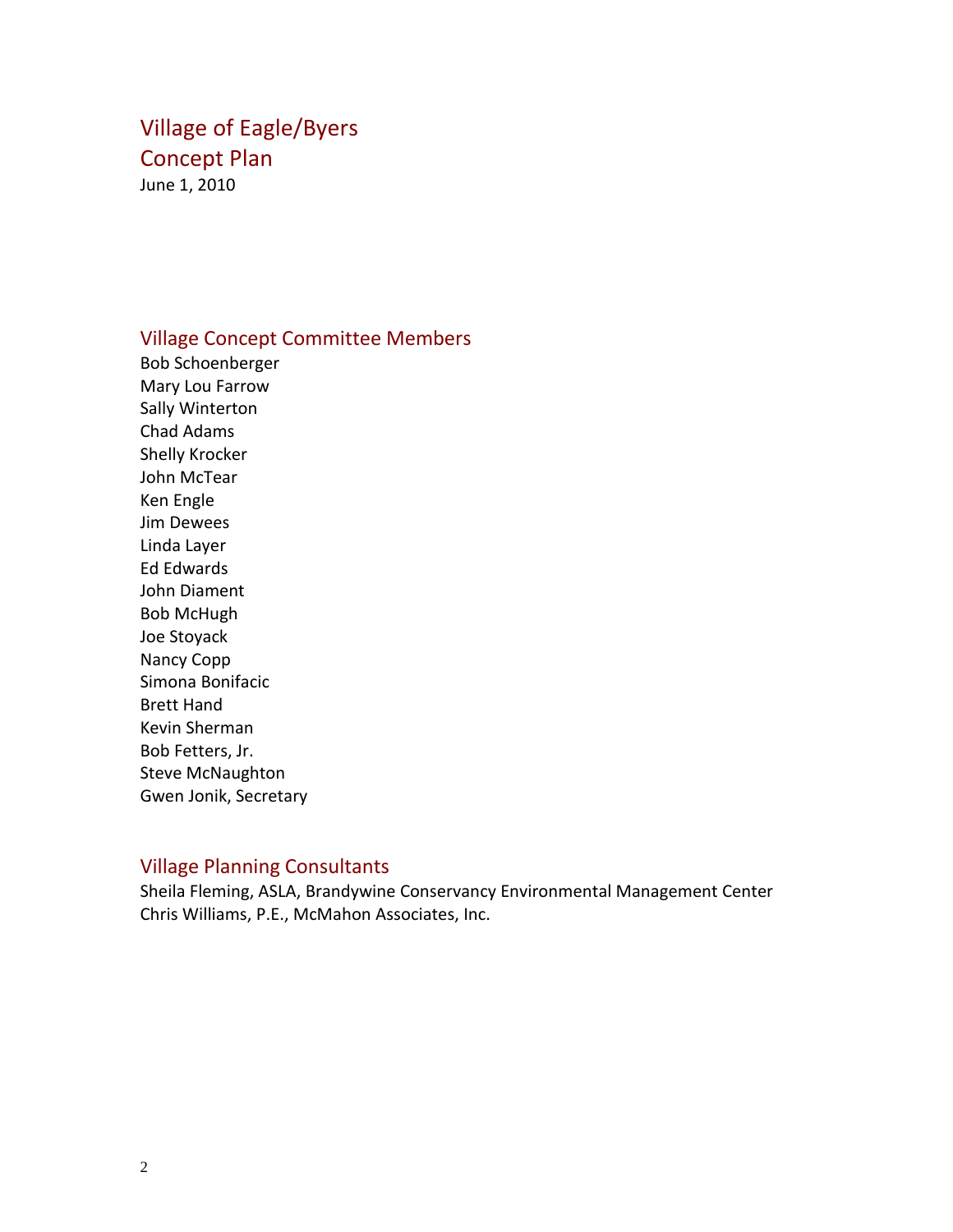# **Mission Statement**

The Village Concept Committee's mission is to evaluate the impact of Graphite Mine Road on the transportation network and the combined villages of Eagle and Byers (hereafter referred to as the Village) in Upper Uwchlan Township. The committee's purpose is to develop and recommend a framework which:

- 1. protects and enhances the visual integrity of Eagle and Byers including the existing Historical District and other historical assets that may lie outside,
- 2. determines what additional infrastructure may be required as a result of the Graphite Mine Road construction,
- 3. develops standards for the transportation overlay district (areas subject to the proposed Access Management Ordinance, McMahon Associates?),
- 4. recommends architectural standards for new construction and redevelopment in the overlay district and Village,
- 5. assesses existing zoning districts and evaluates the uses permitted in each district to determine whether the zoning ordinance should be revised to support the goals and vision of the township.

This Village Concept Plan, which consists of both narrative and conceptual sketch plan, is the framework developed by the Village Concept Committee. It consists of a Village site analysis; defines seven distinct sub-areas for village planning; presents identified village planning and design issues followed by Committee recommendations; offers specific village design and smart growth principles; and concludes with the Village of Eagle/Byers Conceptual Sketch Plan.

The Village Concept Plan is intended to be used by Township officials and committees, village landowners and developers, and others as a guide for balancing village growth and redevelopment with the preservation of the existing economic, social, and cultural services offered within the Village.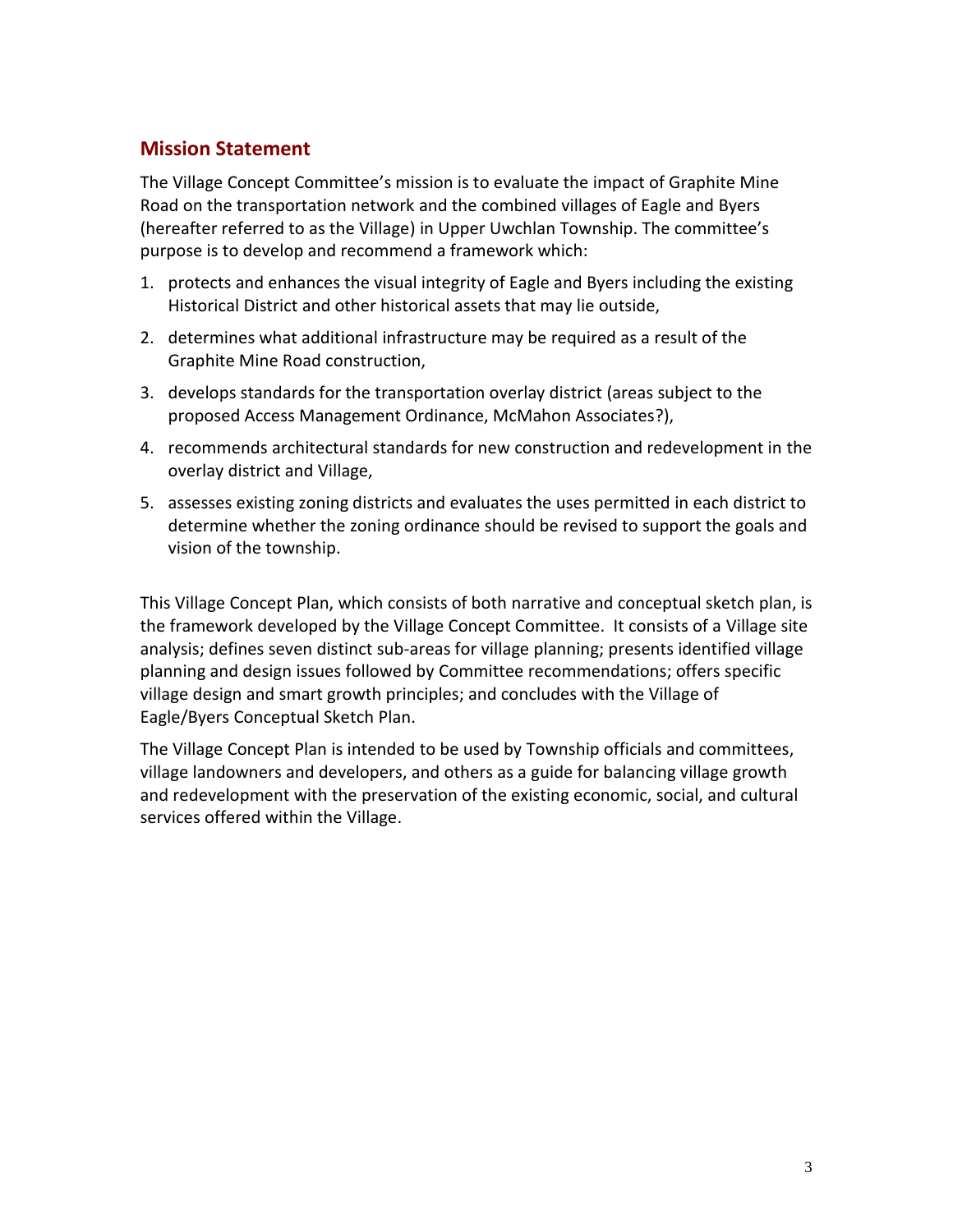# **Site Analysis**

A Site Analysis was prepared to document existing conditions within the Village Concept Plan area such as building patterns, roadways, zoning districts, historic resources, and potential Village expansion zones.

#### Roadways

The Village Concept Plan boundaries are defined by roadways. The PA Turnpike forms the southern boundary. The western boundary is formed by Park Road and Little Conestoga Road. Darrell Drive and Graphite Mine Road form the northern boundary, and Senn Drive forms the. eastern boundary. The area within these boundaries is roughly 440 acres in size.

The most heavily traveled road within the Village is Pottstown Pike, (PA Route 100). Although Pottstown Pike runs north-south through the Township, it has become what some might call the "main street" of Eagle. Graphite Mine Road was constructed to alleviate congestion along Pottstown Pike, and since its completion in 2009, Graphite Mine Road successfully diverts much of the through-traffic from Pottstown Pike around Eagle. The Township is interested in limiting direct lot access to Graphite Mine Road in order to facilitate traffic flow and to continue to divert through-traffic away from the Eagle village core.

#### Building patterns

A mixture of historic and modern, residential and commercial structures are currently located in the village. The historic building patterns are erratic with varied street setbacks, building footprints, and building materials. Historically, building footprints had been small, ranging from 600 to 1,200 square feet. Now, more modern structures, including a grocery store/mall and pharmacy, have footprints in the range of 2,800 to 20,000 square feet. Most structures are either single- or two-story.

Within the Village, historic residential structures along Pottstown Pike and Byers Road have been successfully adapted to commercial or office uses, and in some instances, offer residential apartments on upper floors. Modern commercial development that has occurred within the village in the last ten years includes the Acme at Eaglepointe Shopping Center, CVS Pharmacy, Duncan Donuts, and several banks along Pottstown Pike. A relatively new single family residential subdivision occupies the northern end of the Village, while an older industrial park occupies the southern end. The industrial building footprints range from 16,000 to 24,000 square feet.

#### Zoning districts

The Village contains the following Township zoning districts: R-4/PRD; C-1; C-3; and LI. There are approximately 30 acres zoned PRD District, representing Parcel 5C of the relatively new Byers Station mixed-use development. Parcel 5C's owner has submitted a sketch plan that proposes approximately 145 town homes and 60,000 square feet of retail space and associated parking on the 30 acres. Approximately 80 acres of undeveloped or under-developed land exists in the C-1 and C-3 Districts. The LI District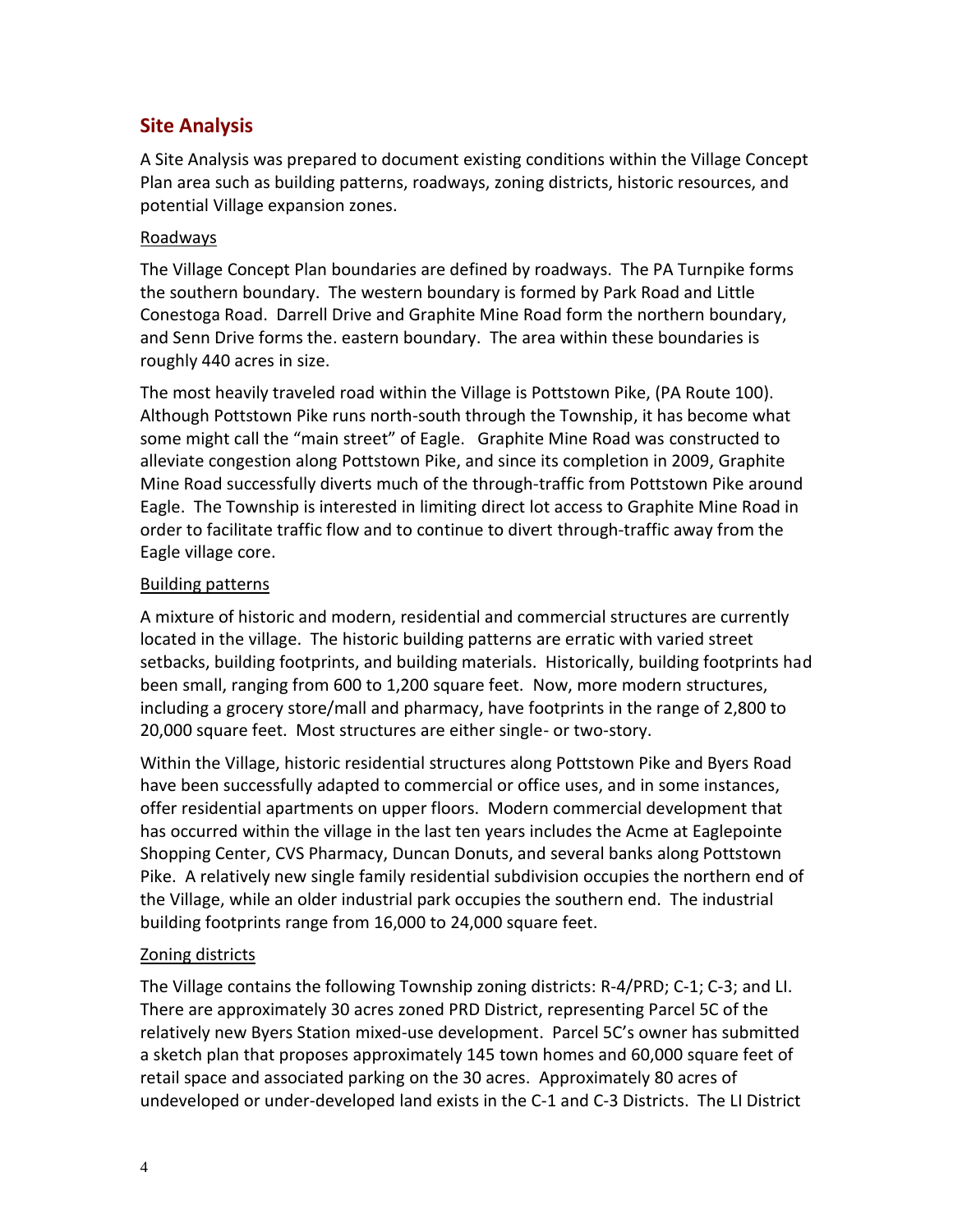is approximately 67 acres in size, and although substantially built-out, portions are ripe for redevelopment to more intensive uses.

The C-1 Village District is intended to preserve the historical development patterns of the villages of Eagle and Byers, and establish standards for new development, coordinated street and landscape improvements, and pedestrian amenities, so as to compliment the village setting and provide for safe and convenient access. The C-3 Highway Commercial District is intended to provide for retail and service uses in an area of the Township accessible to a regional highway system. The Limited Industrial District establishes standards to ensure that industrial development is compatible with the character of the area and surrounding land uses, and provides for industrial uses within close proximity to major roads.

By-right uses permitted in the C-1 and C-3 Districts include businesses, retail stores, personal service establishments, and single family and two-family dwellings. In both Districts, other uses, including mixed-use developments and multiple-family dwellings, are permitted when approved by the Board of Supervisors as a conditional use.

The C-1 District includes design standards for preservation of historic resources, architectural design, pedestrian and vehicular access, streetscape design, and stormwater management. These standards also apply in the C-3 district to all uses requiring conditional use approval, and include:

- **Preservation of Historic Resources to the greatest degree practicable**
- Removal of historic structures requires Township approval
- **Standards for modification of historic structures in compliance with Secretary** of the Interior's Standards for Rehabilitation
- New architecture to be designed with either traditional village architectural character or a contemporary expression of traditional styles and forms, respecting scale, proportion, roof pitch, character, and materials of historic examples in Byers, Eagle, and the surrounding area.
- Pedestrian access designed to provide convenient, safe, and direct access between uses
- Vehicular access designed to limit the number of new access points to public roads
- **Parking areas to be landscaped; shared parking; and parking to the rear out** of view from public streets
- **Streetscape design the Township may require trash receptacles, benches,** bike racks, planting strips and pedestrian paving materials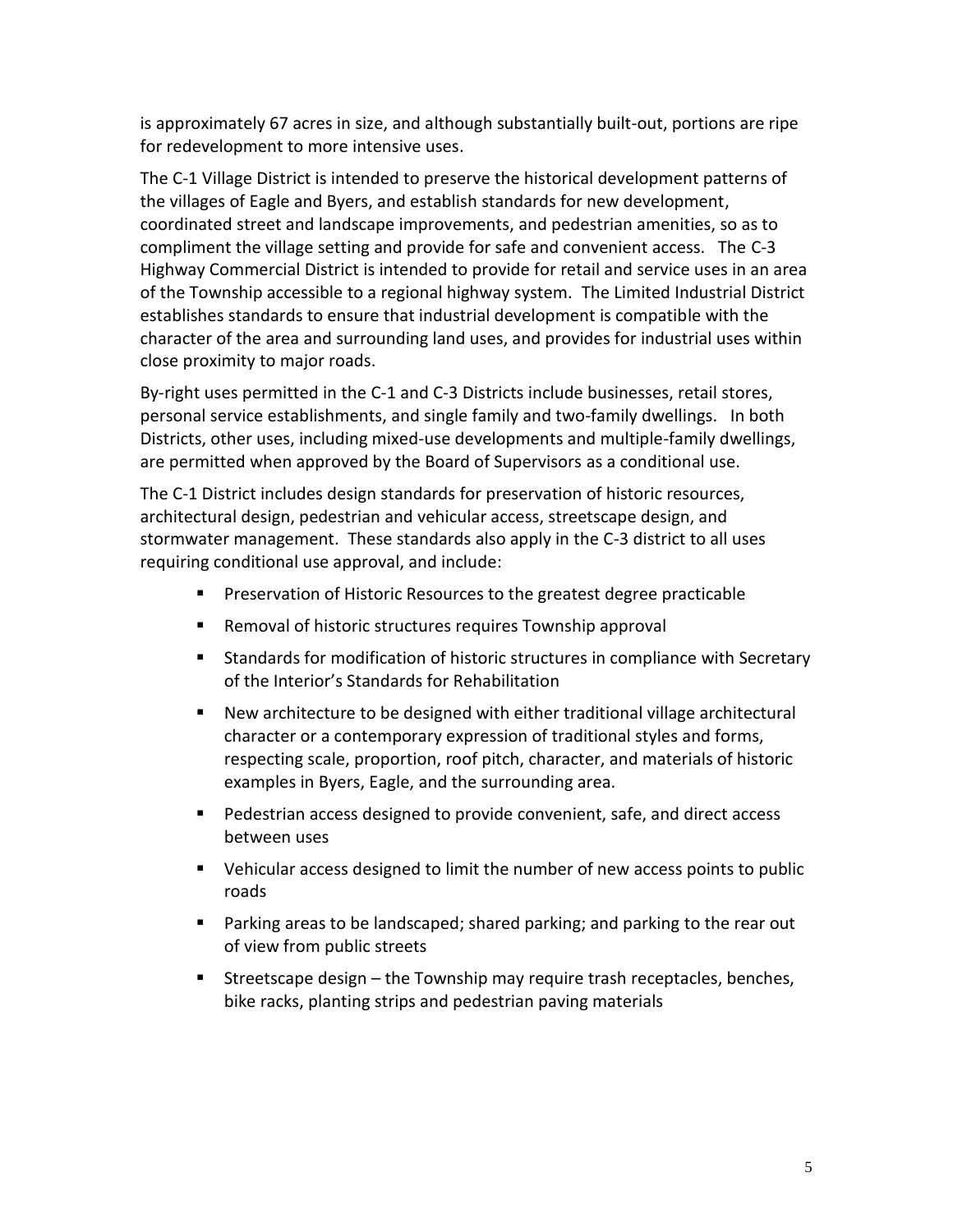#### Historic resources

The Byers Station Historic District is defined by a cluster of Class I historic structures along Byers Road. Several structures in Eagle are currently listed as Class II historic resources, and the Township's Historic Commission has recommended to the Board of Supervisors that these be reclassified to Class I to afford them better protection. See Map 5-1 from the October 2009 Open Space, Recreation and Environmental Resources Plan.

#### Potential village expansion opportunities

When considering village expansion opportunities, it is important to understand how the current village of Eagle/Byers is physically organized. The village has a linear form that is roughly organized along both sides of Pottstown Pike, and along Byers Road. **The core of Eagle has traditionally centered around the Eagle Tavern and the cluster of buildings at the intersection of Pottstown Pike and Little Conestoga Road** (including the Township Building). **The core of Byers is centered at the intersection of Byers Road and old Eagle Farms Road** (which is now abandoned). Eagle and Byers are generally perceived as two separate entities. Although they are connected by public roads, there are no sidewalks that would allow pedestrian connections between the two cores. Significant areas of open space or under-developed parcels occur between the villages (such as Fellowship Fields, Pickering Springs Elementary School campus, and small residential parcels south of Byers Road) that also contribute to the separation of the two villages. Several areas beyond these two cores were identified as either undeveloped, under-developed, or having aging structures that could be redeveloped. These potential village expansion areas total approximately 80 acres. Most are located south of Byers Road and Park Road. However, two undeveloped pockets also exist north of Park Road.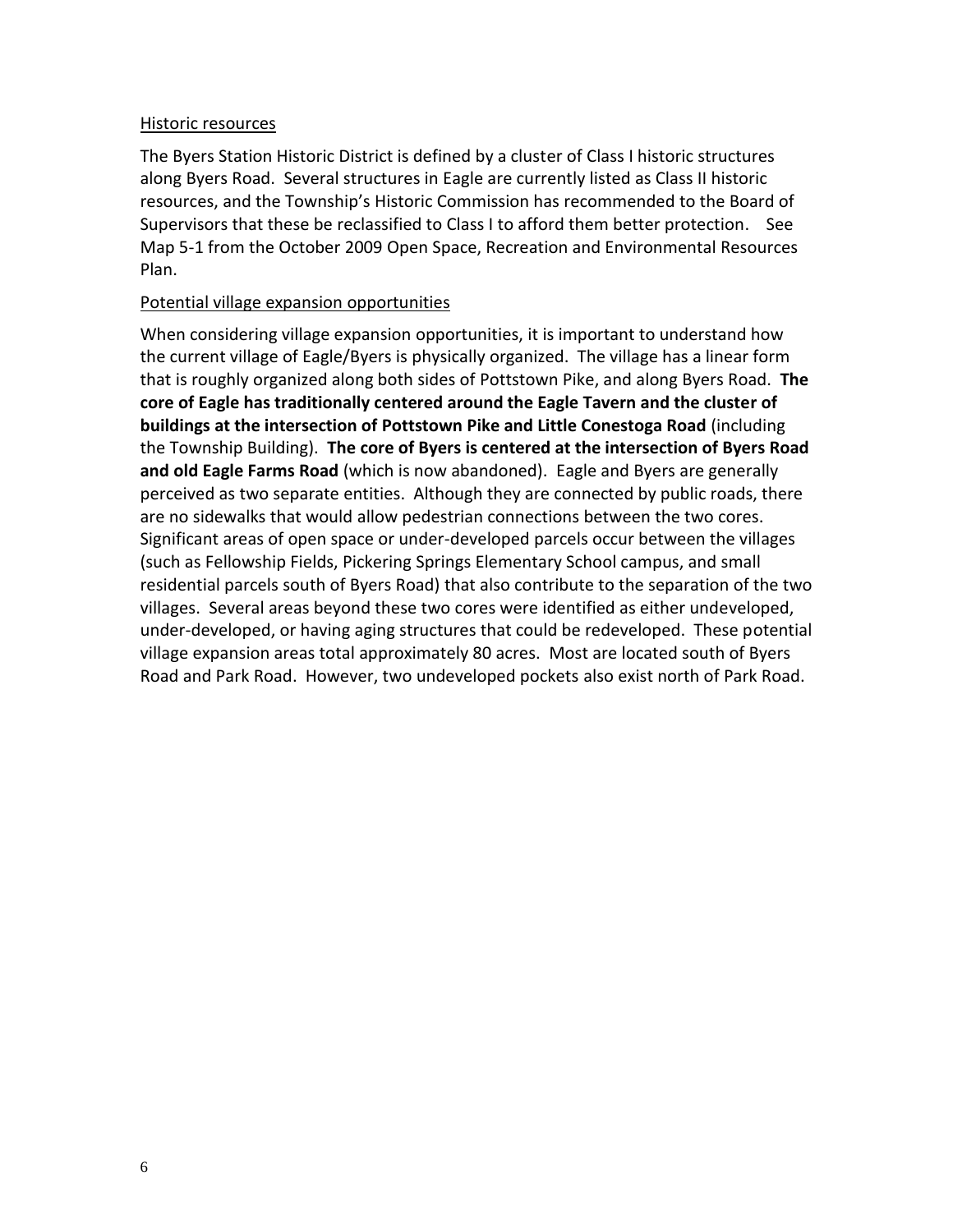# **The Village Concept Plan**

There are several general planning objectives that the Township wishes to promote for future development in the Village:

- **Maintain the visual integrity**
- **PILAS PRESERVE CLASS I and Class II historic resources**
- Controlled access to Graphite Mine Road
- **Traffic access management**
- **Interconnectivity for pedestrians**
- **Consistent streetscapes (street trees, lighting, signage and sidewalks)**
- Ample civic spaces throughout (10' wide sidewalks, pedestrian streets, pocket parks)

Seven distinct sub-areas within the Village were identified where future growth could be accommodated. Each sub-area has its own unique characteristics based upon location, existing conditions, and degree of development potential. The vision for future growth within each of these sub-areas is described below. The Village Conceptual Sketch Plan incorporates these sub-areas and illustrates how the Village might look in 20 years. The Sketch Plan includes many features desired by the Township (i.e., streets, sidewalks, parks, landscaping) to create an economically and socially coherent, functional, and successful village. This Plan is not intended to prescribe how specific properties are to be developed or to diminish the development potential of any property contained within the Village.

#### 1 Byers Station Historic District

This sub-area is defined by the officially designated Historic District on Byers Road. The following is envisioned in the Historic District.

- **Small scale office/retail with apartments above**
- **Single family or multi-family residential infill**
- Adaptive reuse of historic structures for offices, services, or retail
- **Streetscape enhancements**
- Establishment and use of Historic Architecture Review Board to further protect the village's historic integrity
- Signage unique to the Historic District, including interpretive signage
- **Pedestrian-oriented streets**
- **Walking connections to Eagle shopping**
- Shorten Senn Drive; eliminate its intersection at Byers Road; and introduce a public pocket park to commemorate the history of Byers Station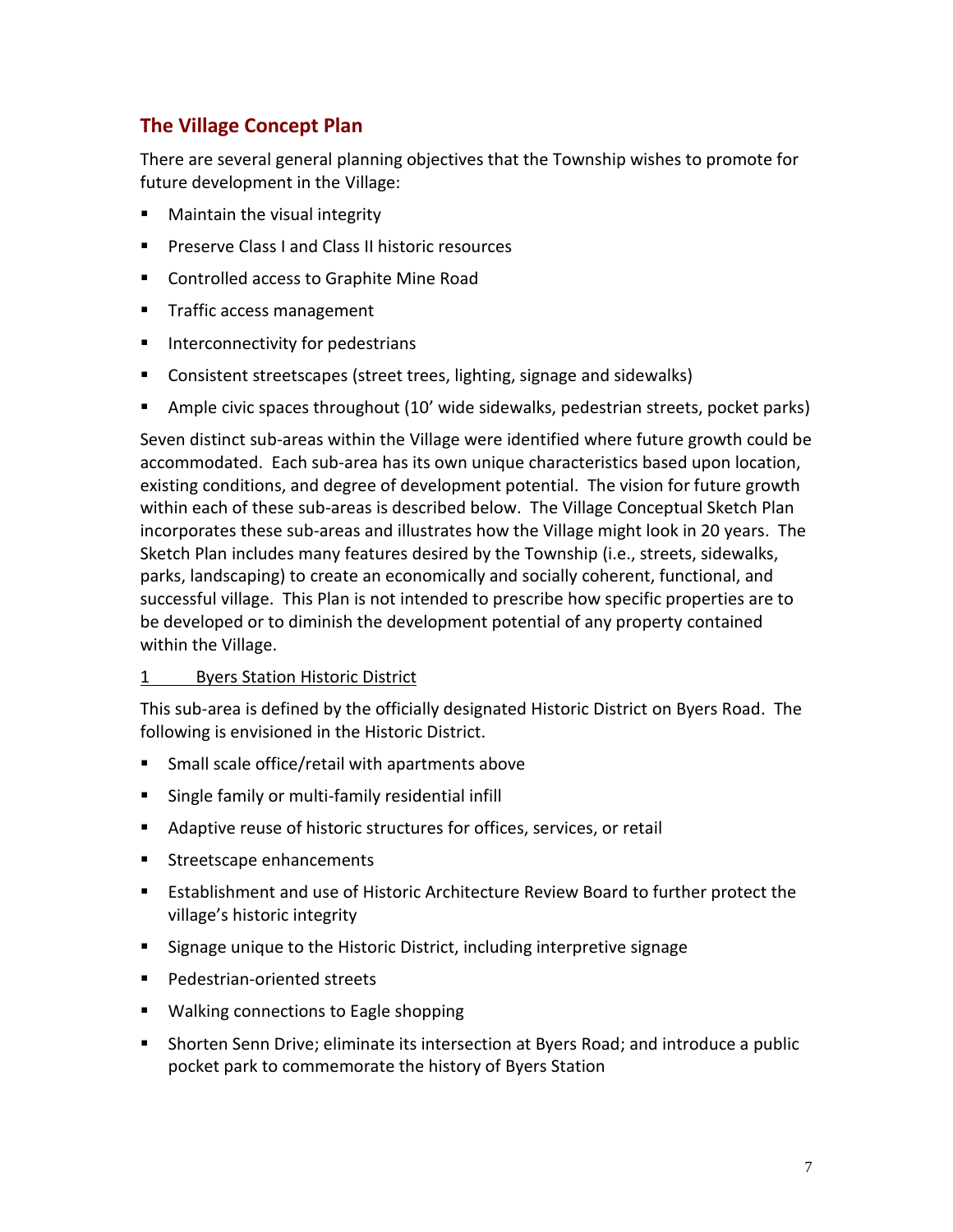#### 2 Triangle

This sub-area is bordered by Pottstown Pike to the west, Byers Road to the north and Graphite Mine Road to the east. The following is envisioned in the Triangle.

- Small scale office, retail, residential infill mix
- Building patterns consistent with historic patterns along Pottstown Pike
- **E** Larger building footprints along Graphite Mine Road
- Controlled access to Graphite Mine Road
- Residential uses above commercial/retail; shared parking
- **Coordinated access among uses; rear parking area**
- Rear alley for coordinated access
- Pottstown Pike continues to evolve as small town "Main Street"
- Building facades aligned along Pottstown Pike, strengthening streetscape
- Strong pedestrian-orientation around perimeter and into village center to the north
- Public courtyard in center of existing retail/office cluster
- **EXP** Consistent streetscape treatment along Pottstown Pike and Byers Road

#### 3 Senn Office/Industrial Park

This sub-area is defined by Pottstown Pike to the west, Graphite Mine Road to the west, and portions of the Senn Industrial Park. The following is envisioned in the Senn Office/Industrial Park.

- High visibility office park, or commercial/retail space with residential uses above
- All new construction
- A new local road east of Graphite Mine Road as an extension of Oscar Way to Byers Road, to provide access to the business park and minimize direct access to Graphite Mine Road
- Two means of access proposed to the new Oscar Way extension, one off Pottstown Pike and one off Graphite Mine Road; limited to right in - right out only
- Senn Drive shortened and ended in a cul-de-sac to reduce impact on Byers Station Historic District to the north
- Capitalize on scenic views to the north overlooking the village area
- **Centralized parking plazas**
- Pedestrian-oriented buildings with interconnected sidewalks, plazas and pocket parks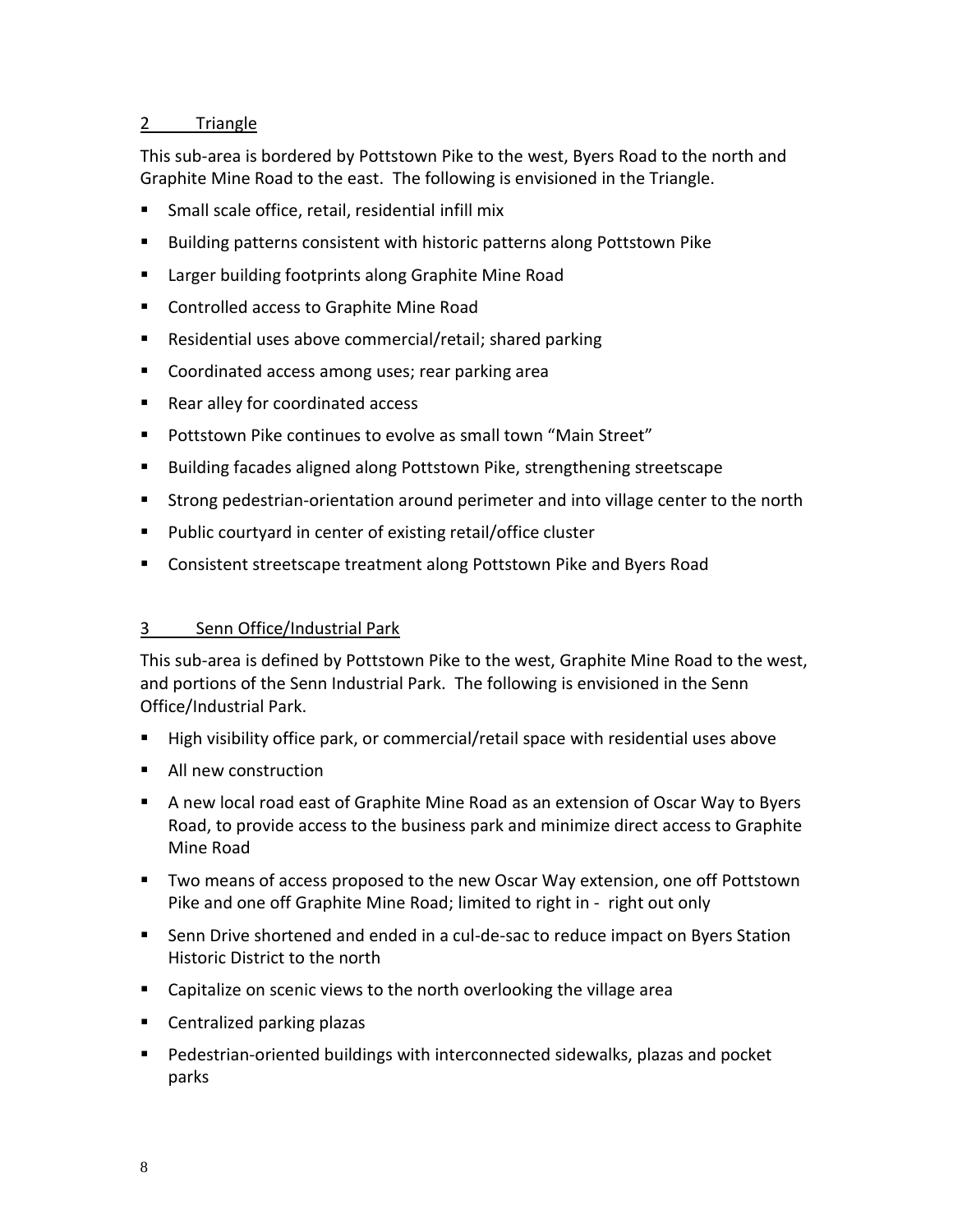- **Pedestrian connections to Byers Station Historic District and Eagle shops, restaurants,** and services
- Civic space and water feature near Byers Road
- **E** Landscape buffer along Graphite Mine Road
- Landscape screening to buffer Historic District from industrial uses

#### 4 Southwest Eagle

This sub-area includes the Acme shopping center, Blockbuster Video and south to the Wawa. The following is envisioned in Southwest Eagle.

- **Infill with small shops, or live/work units, with retail with apartments/condominiums** above
- Post office, movie theater, hotel
- **EXECT** Civic space visually accessible from Pottstown Pike
- **Easy walking distance to shops, restaurants, grocery, trails, Marsh Creek State Park**
- Enhanced streetscape, street trees, lighting, sidewalks along Pottstown Pike

### 5 Turnpike

This sub-area north of the PA Turnpike is bordered by Ticonderoga Boulevard to the north, Pottstown Pike to the east and Park Road to the west. The following is envisioned in the Turnpike sub-area.

- Extension of Township Line Road north to Park Road (would parallel the Turnpike and provide a second means of access to industrial sites)
- Two new connector roads between Ticonderoga Boulevard and the Township Line Road extension
- **E** Large-scale indoor sports/recreation center where currently the FedEX building exists, as well as outdoor public space
- New office buildings, light industrial
- High visibility from the Turnpike, orientation of buildings towards Turnpike
- **EXTE:** Large hardware or home improvement chain, garden center
- **EXT** Landscape screening/buffer between LI District and Village Commercial District

#### 6 Parcel 5C

This sub-area east of Pottstown Pike and north of Park Road is currently before the Township with a proposed PRD sketch plan for approximately 145 townhouses and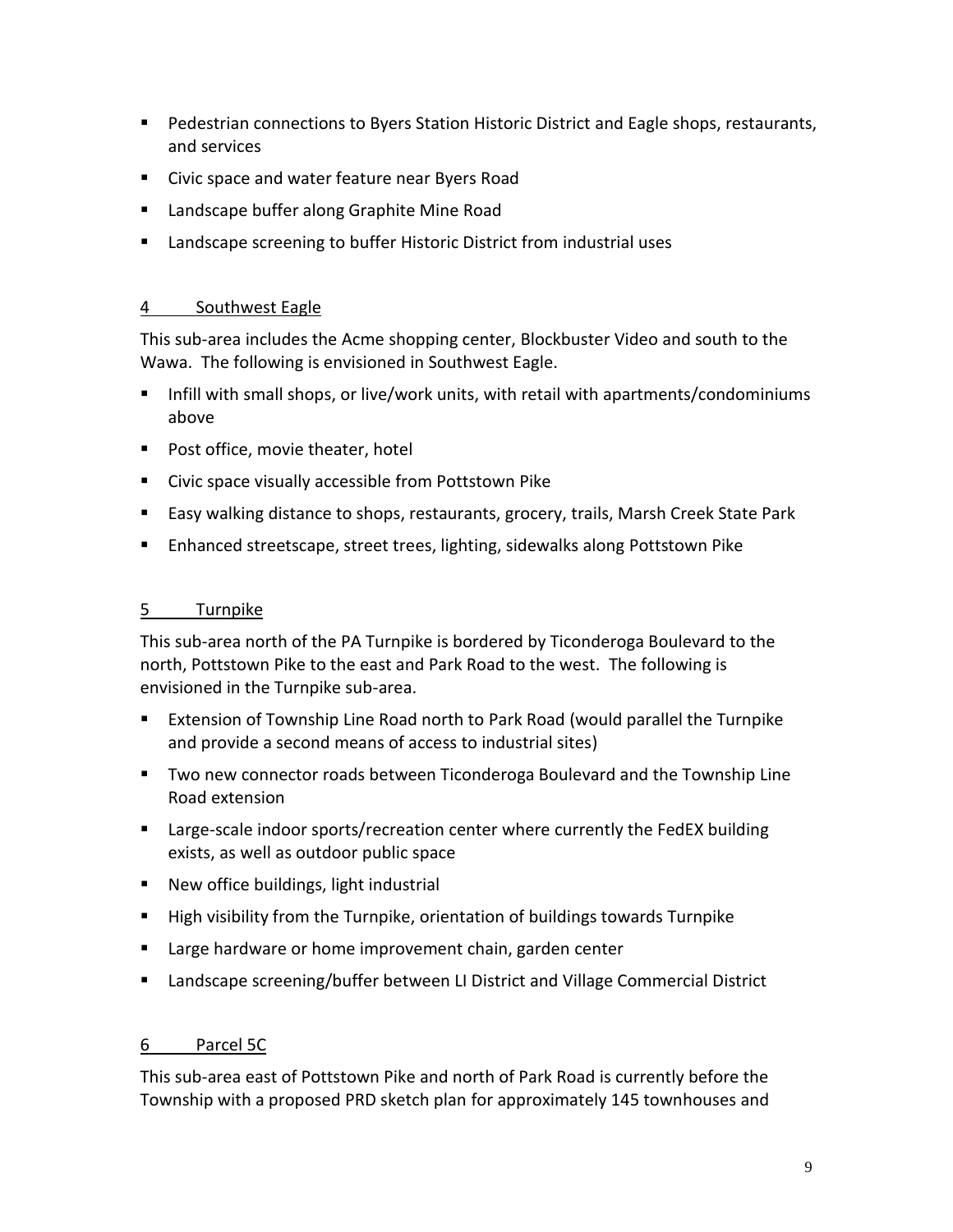60,000 square feet of retail space. Although not fully reflected in the Applicant's current sketch plan now before the Township, the following is envisioned in Parcel 5C.

- Roundabout intersection at Pottstown Pike and Darrell Drive to slow traffic and signal the beginning of the village
- Live/work units along Pottstown Pike/Main Street, townhouses or single family homes, with space between buildings to allow views through
- **Pocket park along Pottstown Pike**
- Retail shops, restaurants, offices below, with residential units above, shared parking
- High density residential building such as apartments or condominiums with retail shops below at the north end
- 1 acre civic open space/plaza, water feature?
- Easy/safe internal pedestrian circulation with connections to Eagle and Byers
- **Pottstown Pike and Park Road streetscape enhancements**
- **E** Landscape buffer along Graphite Mine Road

# 7 Eagle Village Core

This sub-area, the core of Eagle village, is defined by a small retail center north of Park Road, the buildings along the west side of Little Conestoga Boulevard, Byers Road to the south, and the buildings along Pottstown Pike between Byers Road and Park Road. There is a high concentration of existing structures in this area. The following is envisioned in the Eagle Village Core.

- **EXECT Light infill development with building forms that compliment the existing structures**
- **Historic structures preserved**
- Adaptive reuse of historic structures
- **Enhanced streetscape along Pottstown Pike, Little Conestoga Boulevard and Park** Road including street trees, lights, sidewalks, site furniture, signage, banners, hanging flower baskets
- Civic space critical to create a village core into which all other districts are connected, becomes a central gathering place where township activity is centered
- Inter-parcel access to limit driveway crossings of sidewalks
- **Parking to the rear of the buildings, shared parking**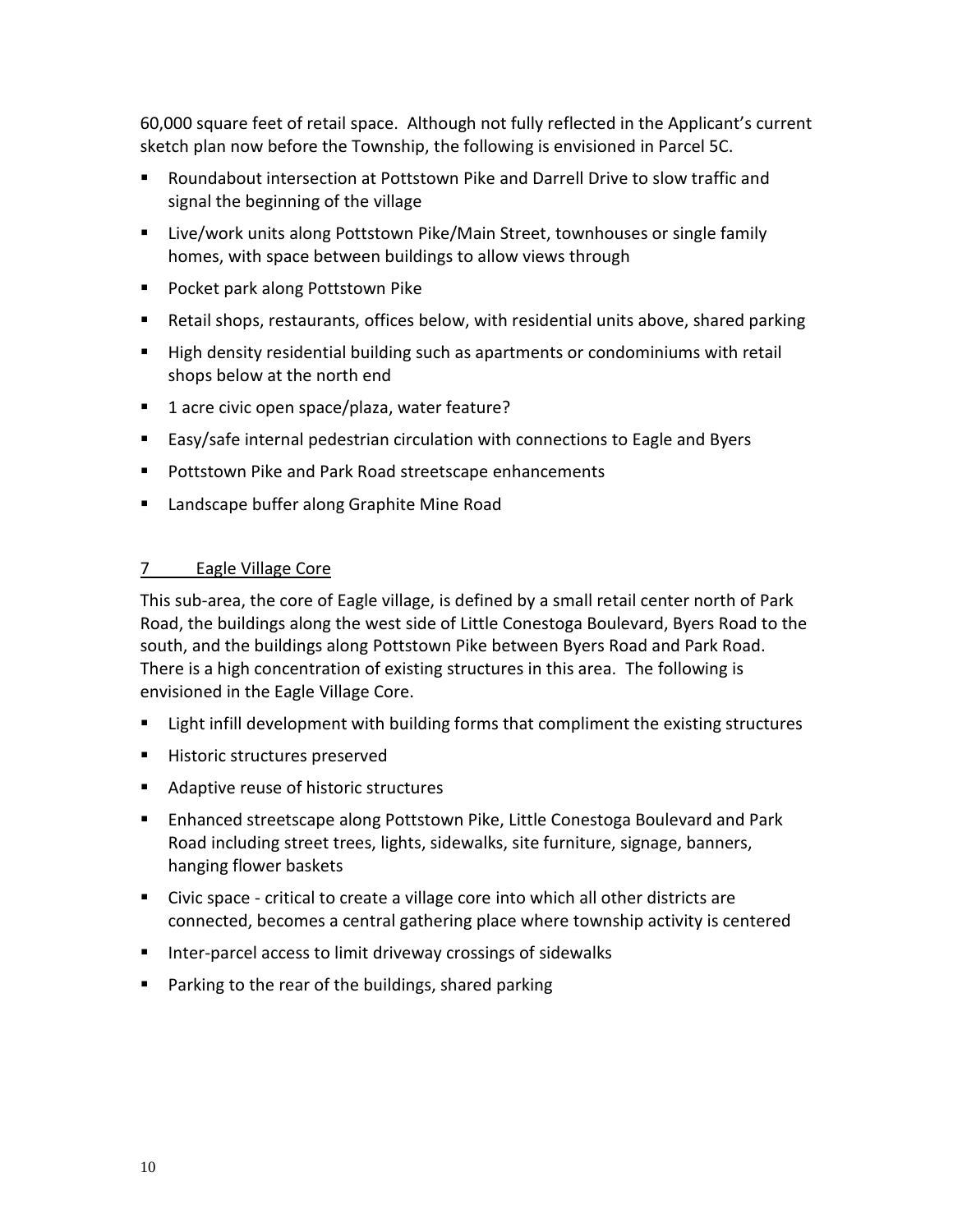# **Issues and Recommendations**

## **Issue 1: Are there sufficient provisions and landowner incentives in the Township's Zoning or Subdivision and Land Development Ordinances to guide future development in ways that will help to achieve the Village planning objectives?**

The Village Concept Plan attempts to unify how the combined villages of Eagle and Byers can grow and develop in the future without detracting from, or diminishing, the area's visual and historic integrity, and continue to meet other Village planning objectives. The Village Conceptual Sketch Plan illustrates many common themes, or elements, contributing to a coordinated, visually attractive community. Supportive participation by both public and private-sectors will be essential to realizing many of the positive features reflected in this Plan.

The Township's C-1 and C-3 zoning districts that apply to the Village include a number of commercial, institutional, and residential use options for landowners and developers to choose from when developing vacant properties, changing an existing use, or redeveloping a site. In addition, the C-1 District includes specific building and site design standards that apply to all proposed uses, and the C-3 District also includes these standards for applying to uses subject to conditional use approval.

However, sufficient landowner or developer incentives may not currently exist in these two Districts necessary to obtain desired landowner participation in realizing many of the desired aspects of the Village sketch plan. For example, obtaining landowner or developer participation in a public street extension, or new street construction, may require, in return, greater development potential and/or flexibility in setbacks or building height limitations. New zoning tools may be appropriate to help realize the Village plan, such as a Traditional Neighborhood Development (TND) District. This relatively new form of zoning can be used as an overlay of existing zoning or as a standalone district. It can offer greater landowner/developer incentives in return for landowner/developer help in achieving the Township's desired Village future.

Also, although the village cores of Eagle and Byers are recognized by long-time residents, they are not strongly perceived as village cores. There is a high risk of these traditional village centers slipping into obscurity as future commercial and retail chains build "branded" buildings that could become more dominant on the village landscape. The vacant and underutilized village areas should be pro-actively planned and rezoned, if necessary, to guide new development that will be consistent with the Village planning objectives. Although the Village Concept Plan attempts to address some of these concerns, a Community Center Development Plan, as defined by the Chester County Planning Commission, would provide a more comprehensive planning solution. The Township should be eligible for future Chester County planning grant funds to help it prepare such a Plan.

#### Recommendations

1. Obtain greater historic resource protection within the Village by adding appropriate provisions to the zoning ordinance that will provide landowners and developers with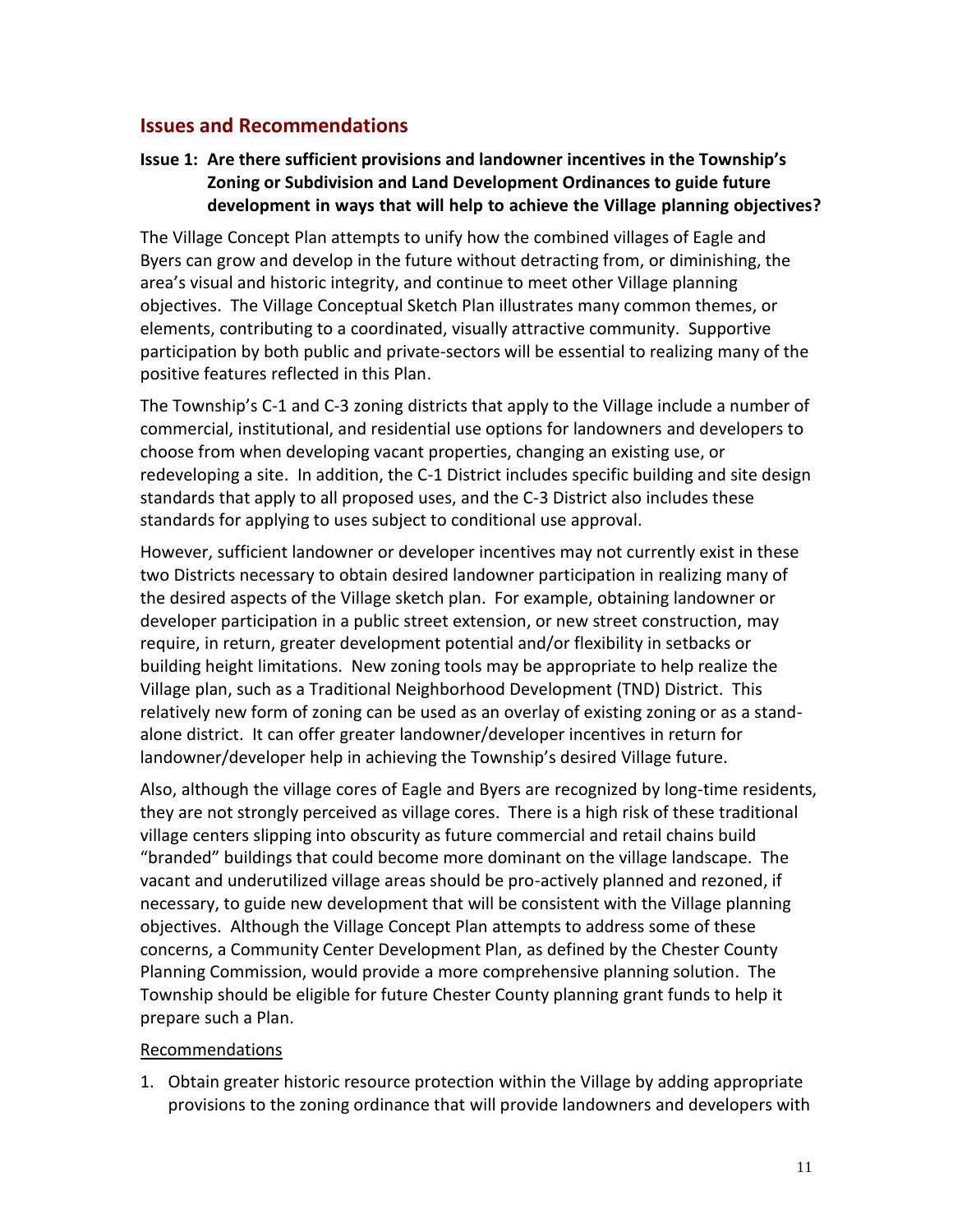incentives for adaptive reuse of historic buildings, and discourage historic resource demolition. This is also a recommendation in the OSRER Plan.

- 2. Amend the Township's Historic District to establish a Historic Architecture Review Board (HARB) that can make objective recommendations to the Township Supervisors regarding the impacts of new development on the District's historic resources. Provide for more consistent architectural building and site design guidelines between the Historic District and underlying zoning districts.
- 3. When available, consider applying for Chester County grant funding for the preparation of a Community Center Development Plan, as defined by the Chester County Planning Commission, for the village of Eagle/Byers. Use this Plan to reinforce the village cores (as noted above, the core of Eagle has traditionally centered around the Eagle Tavern and the cluster of buildings at the intersection of Pottstown Pike and Little Conestoga Road) and to create a greater sense of place.
- 4. Update the C-1 and C-3 Districts to incorporate more detailed design guidelines including streetscape improvements, pedestrian facilities, and civic spaces.
- 5. As an alternative to #4. above, consider:
	- a. adding a Traditional Neighborhood Development (TND) zoning overlay district that conforms to the Village boundaries and only applies when landowners/developers seek greater use options and development flexibility. Consistent architectural and other site design guidelines would apply to these new uses reflecting the Village planning objectives; or
	- b. replacing the C-1 and C-3 Districts with a new zoning district that conforms to the Village boundaries and provides landowners/developers with greater development potential as well as zoning flexibility. Requires consistent architectural and other site design guidelines reflecting the Village planning objectives (and could "exempt" smaller, mom and pop type uses

#### **Issue 2 : Is there a need for additional supporting infrastructure?**

The success of the village will depend upon a safe network of supporting roads and pedestrian facilities. Extension of existing roads, and the construction of new roads, will provide necessary access to potentially developable lands east of Graphite Mine Road and north of the Turnpike.

The sidewalks in the village are also currently fragmented (i.e., disconnected from each other) which prevents many visitors from walking throughout the village.

Streetscape treatments are also not consistent. There is no clear theme for the village beyond that established along Pottstown Pike in the Eagle village core. The use of "green infrastructure" (i.e., street trees, green streets) is important for aesthetics, and also for the comfort of pedestrians, as trees provide shade and visual relief from hard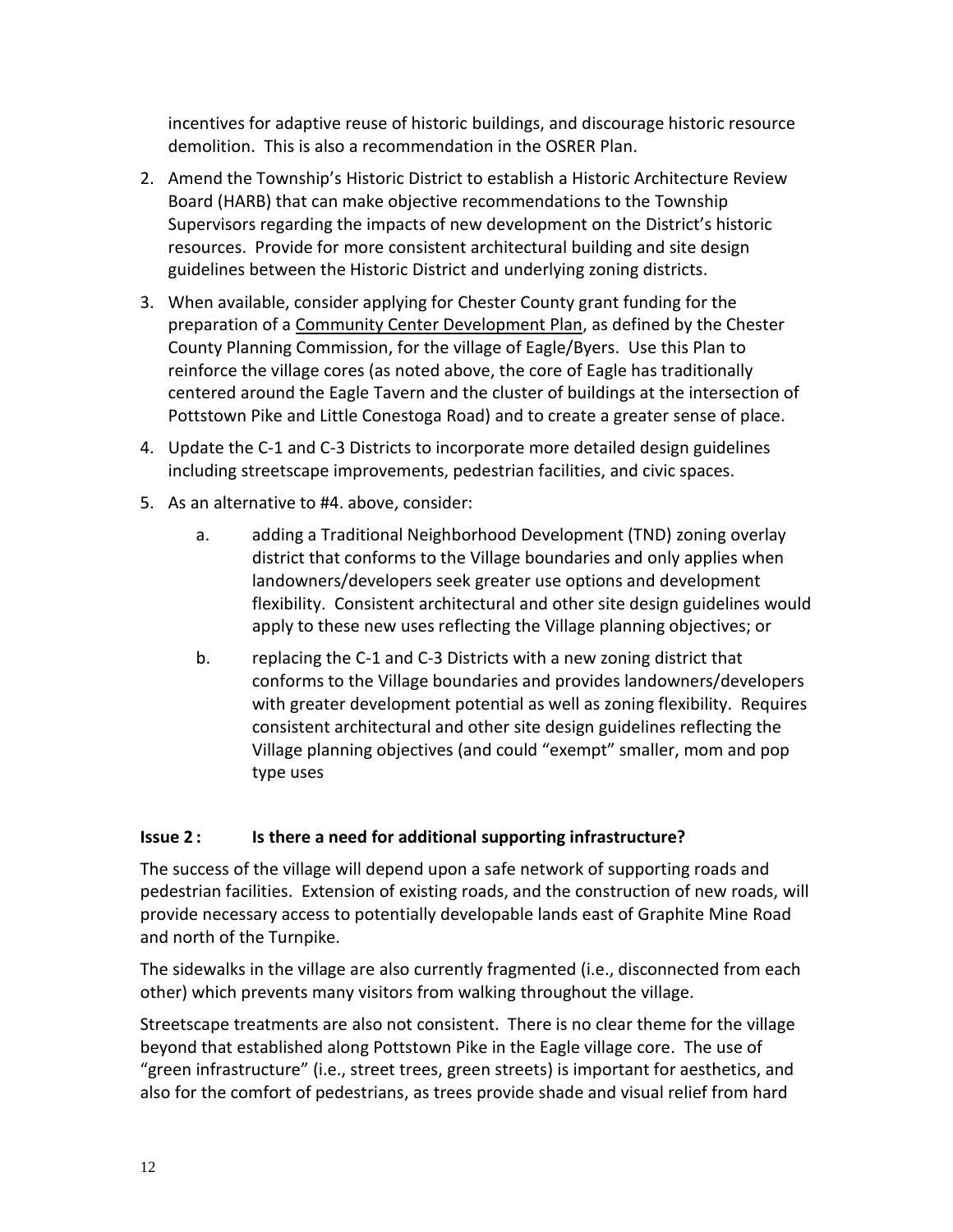surfaces. Good pedestrian connectivity would include a network of civic spaces designed to invite public use and informal gathering areas outside of shops and businesses.

#### Recommendations

- 1. Update the Township's Official Map to add planned (new) roads and other changes intended for existing roads. Showing these roads does not mean that the Township can merely take the needed right-of-way when needed. However, showing these roads informs landowners of the Township's desired village street network, and allows for appropriate Township/developer negotiations at the time of land development application. (Note: affected landowners should be provided with proportionate development incentives so that the Township's mapped infrastructure needs can be satisfied without burdening existing Township residents and businesses.)
- 2. Conduct a village walk-ability study to document the locations and connections of existing sidewalks and their condition. Consider preparing a sidewalk master plan based on this study for enhancing sidewalk connectivity and sidewalk condition within the village.
- 3. When available, consider applying for Chester County planning grant funding to be used to prepare a Community Center Development Plan, as defined by the Chester County Planning Commission, for the village of Eagle/Byers. Use this Plan to identify and examine future infrastructure needs such as roads, sewer, water and other public utilities. The Plan would also include recommended standards for signage, streetscapes, paving details, crosswalks, etc.
- 4. Adopt a street tree ordinance.
- 5. Adopt a sidewalk ordinance that provides design guidelines for sidewalks and civic spaces in the village.

#### **Issue 3: Transportation-related Items**

During development of this Plan, the Village Concept Committee reviewed a draft Access Management Ordinance presented by the Township's transportation consultant. This ordinance is a tool for municipalities that can be used to provide vehicular access from new land development, or redeveloped sites, to public streets in a manner that preserves the safety and efficiency of the Township's transportation system. The draft ordinance presented to the Committee included provisions that would limit the number of driveway access points; provide for inter-parcel access, internal access, and signal spacing; and include several other access management measures.

The parking areas shown on the Village Conceptual Sketch Plan were calculated based upon single-story development and using the Township's current parking ordinance provisions. However, it is likely that multi-family residential uses, as well as apartments on upper stories of commercial buildings, could be proposed for the Village in the future.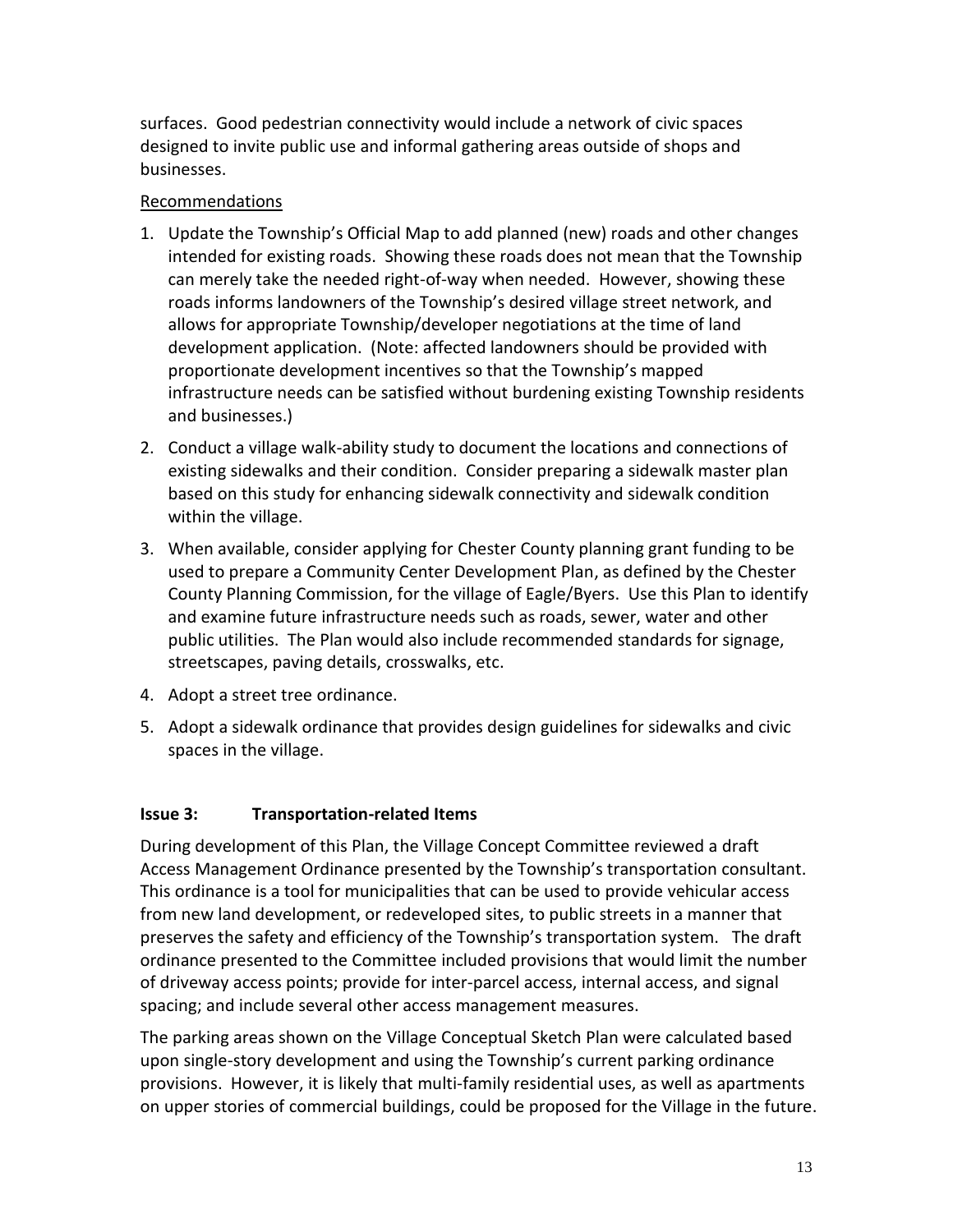Such development would be in-keeping with the Village plan, but there would likely be insufficient surface parking area to accommodate this type of build-out scenario. The success of the village will depend on an appropriate mix of residential, commercial, light industrial, and institutional uses, which may not be easily achieved based on current parking requirements of the Zoning Ordinance.

Visitors to the village from nearby residential developments will be encouraged to walk to the village and leave their cars at home. At some point in the future, the use of structured parking for village uses may also be financially feasible. Nevertheless, a welldesigned network of sidewalks and civic spaces will be needed, as well as opportunities to access public transportation, and possible revisions to the Township's parking requirements.

#### Recommendations

- 1. Consider adopting an Access Management Ordinance tailored to the Village, including the addition of an access management plan to show the conceptual construction of a frontage or service road to provide safe long-term access to the commercial lands east of Graphite Mine Road and north of the PA Turnpike.
- 2. Consider the feasibility of adjusting/reducing the Township zoning ordinance's parking requirements in the village; encourage greater pedestrian movement in and around the village; and insure that the zoning ordinance allows the use of structured parking
- 3. Review area and bulk requirements in the C-1 and C-3 Districts. Consider ordinance amendments that encourage shared uses, such as residential uses above retail/office use.
- 4. Encourage alternative modes of travel to and from the village by pursuing a SEPTA public bus transportation extension north of Eagleview in Uwchlan Township.

# **Issue 4: Architectural Standards**

There are only a few architectural design guidelines within the Zoning Ordinance for new construction in the C-1 and C-3 districts. These guidelines include: maximum façade length; use of pitched roofs; and types of roofing and building surface materials. There is a 35-foot height limitation on structures in all zoning districts, and a building size restriction of 6,000 square feet in the C-1 district only.

# Recommendations

- 1. Consider increasing the maximum building height in the village, where appropriate..
- 2. Enhance the architectural design guidelines contained within the C-1 and C-3 Districts.
- 3. Develop an expanded set of village design guidelines (booklet) similar to those already prepared for the village, and refer to these guidelines by amending existing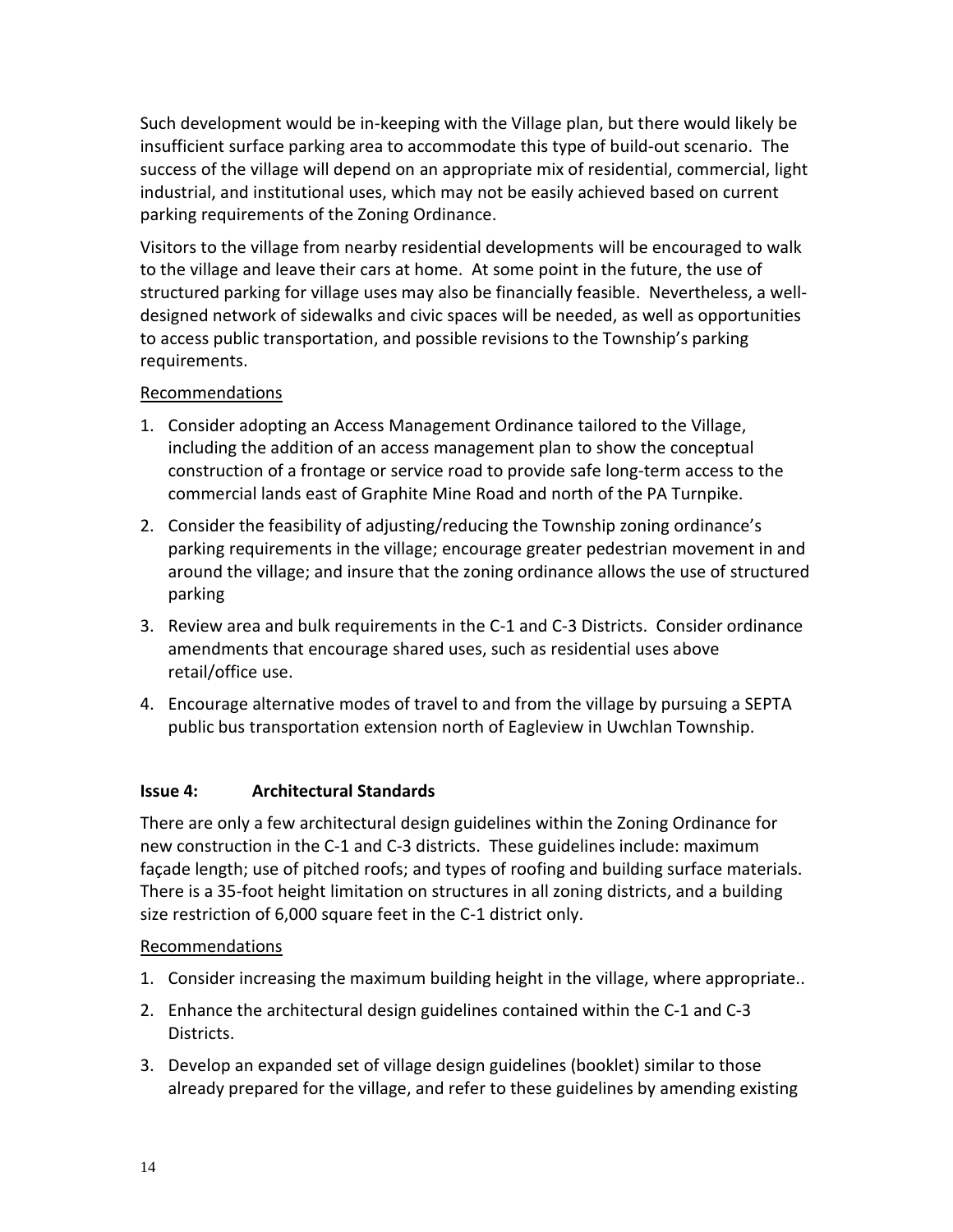zoning and subdivision and land development ordinance language. For example, refer to the village design guidelines in the Township's Subdivision and Land Development Ordinance where a historic resource impact study is required.

- 4. As an alternative to #2. above, consider:
	- a. adding a TND zoning overlay district that conforms to the Village boundaries and only applies when landowners/developers seek greater use options and development flexibility. Consistent village architectural and other site design guidelines would apply to these new uses reflecting the Village planning objectives; or
	- b. replacing the C-1 and C-3 Districts with a new zoning district that conforms to the Village boundaries and provides landowners/developers with greater development potential as well as zoning flexibility. Requires consistent village architectural and other site design guidelines reflecting the Village planning objectives (and could exempt smaller, "mom and pop" type uses.
- 5. Amend the Township's Historic District to establish a Historic Architecture Review Board (HARB) that can make objective recommendations to the Township Supervisors regarding the impacts of new development on the District's historic resources. Provide for more consistent architectural building and site design guidelines between the Historic District and underlying zoning districts.
- 6. Review the sign ordinance for its suitability for a mix of desired village uses.

#### **Issue 5: Zoning Provisions**

The current provisions of the C-1 Village District allow for mixed-uses when approved as a conditional use. However, there may not be sufficient incentives to encourage new residential units in the village. A better balance of residential and non-residential uses will be critical for the vitality of the village, as village residents will bring activity to the village's businesses, sidewalks and civic spaces.

#### Recommendations

- 1. Update the C-1 and C-3 Districts to provide density bonus and other incentives for applicants to construct residential dwellings above commercial/retail/office space, or establish free-standing residential dwellings.
- 2. As an alternative to #1. above, consider:
	- a. adding a TND zoning overlay district that conforms to the Village boundaries and only applies when landowners/developers seek greater use options and development flexibility. Consistent village architectural and other site design guidelines would apply to these new uses reflecting the Village planning objectives; or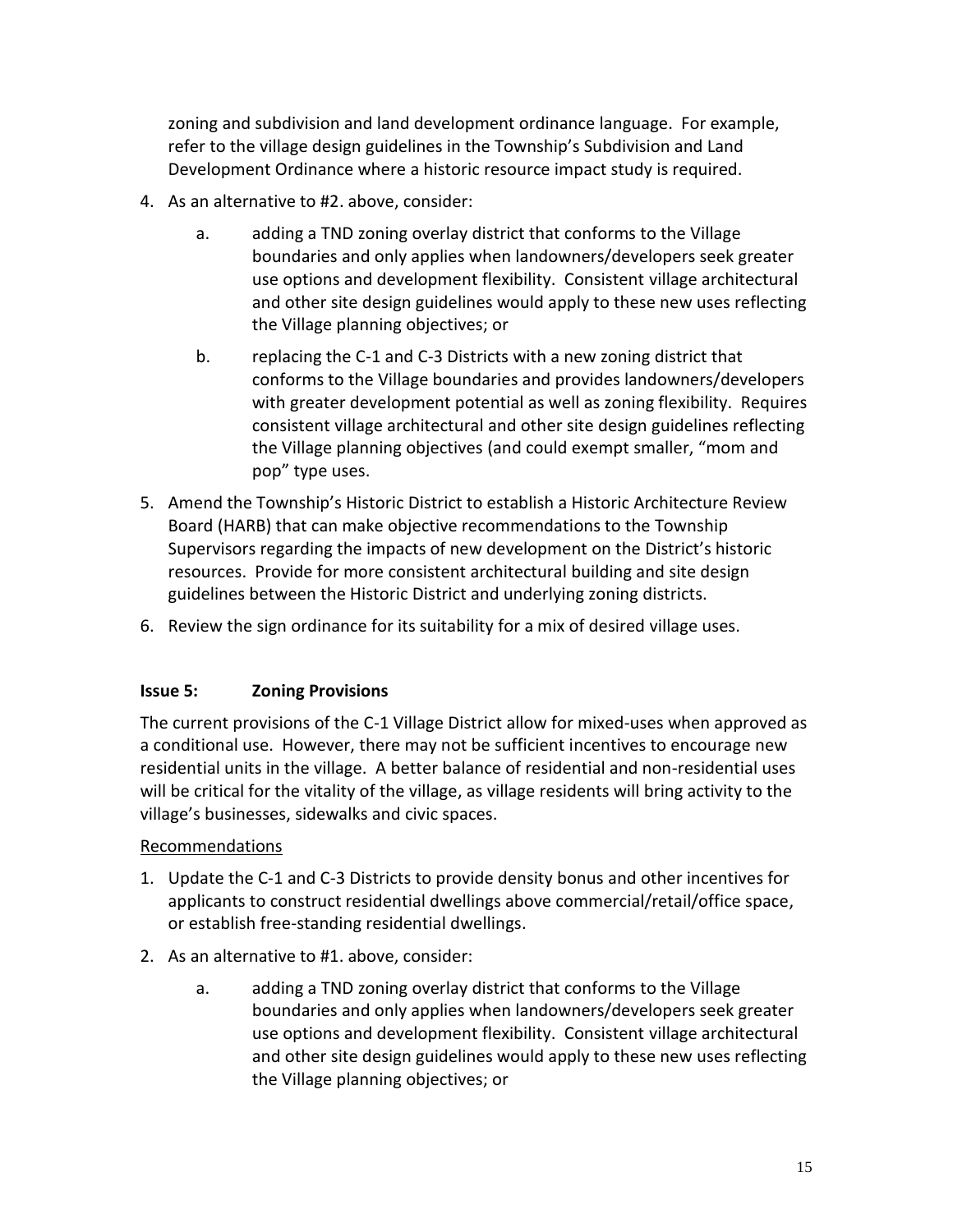b. replacing the C-1 and C-3 Districts with a new zoning district that conforms to the Village boundaries and provides landowners/developers with greater development potential as well as zoning flexibility. Requires consistent village architectural and other site design guidelines reflecting the Village planning objectives (and could "exempt" smaller, mom and pop type uses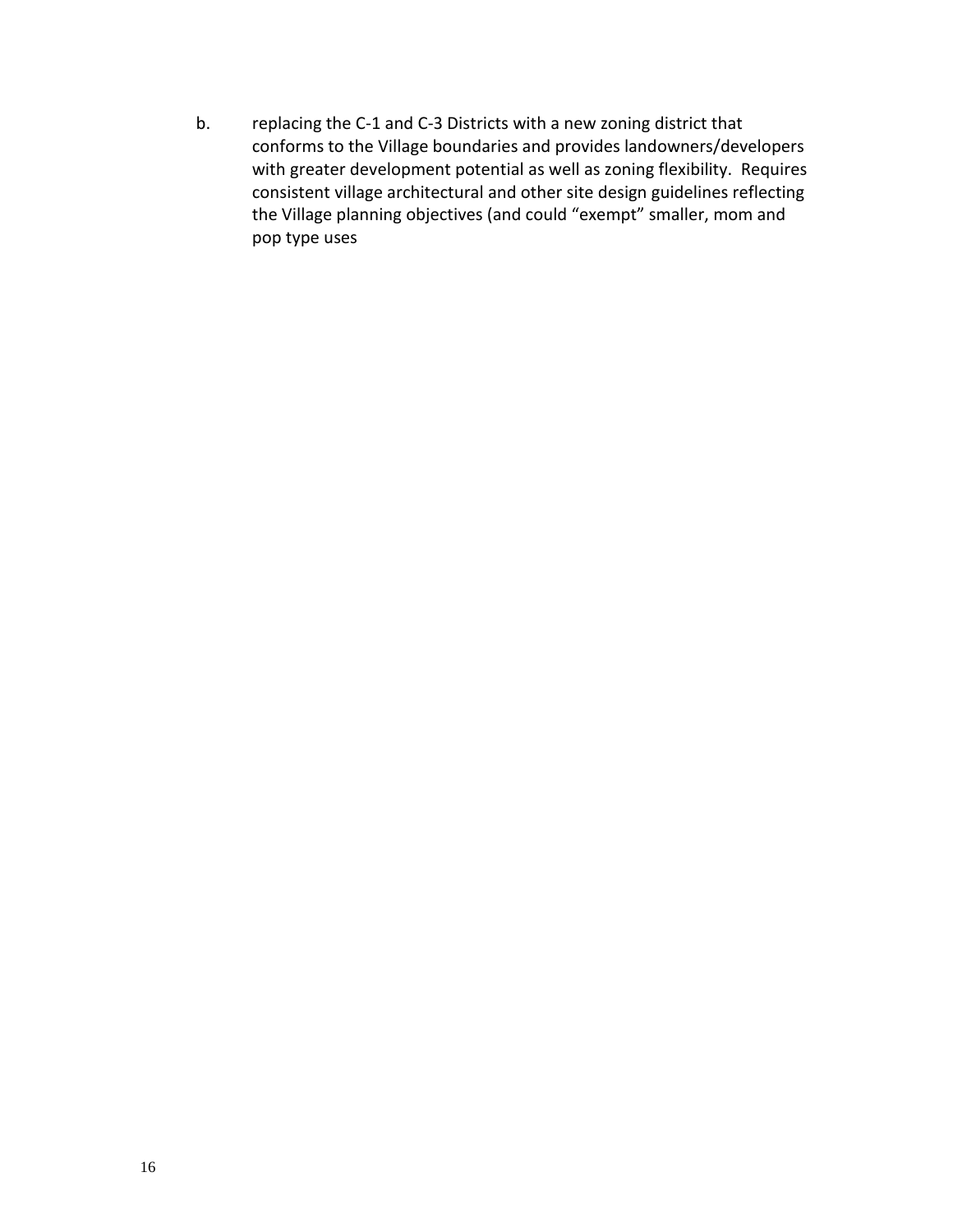# **Summary**

To promote suitable development in the Village, the Township should implement as many of the recommendations previously listed as is feasible. In doing so, the Township would be promoting the following village design and smart growth principles.

#### Village Design Principles

#### **1. More walking, less driving**

- 10 foot wide sidewalks, minimum
- **street trees**
- **street furniture**
- **E** crosswalks
- **sidewalk details**
- new development to provide civic space
- pedestrian streets, no cars
- **Example 2** seating areas for public use
- high quality public realm sidewalks, trails, plazas, courtyards, seating areas, meeting places, etc.

#### **2. Enhanced vehicular access**

- **IF** interconnected streets to disperse traffic
- **rear alleys**
- cobble stone pavers to slow traffic in parking areas
- speed bumps, smaller turning radii, center islands, other traffic calming

#### **3. Flexibility in site and building design**

- **E** increased impervious maximum
- **F** reduced parking requirements/shared parking credits
- **zero lot lines**
- **•** bonus residential density in units constructed on upper stories

#### **4. Mix of compatible uses**

- shops, offices, services, recreation, apartments, homes, all within 10 minutes walking distance of each other
- upper floor rentals/condos over retail/small business/services
- $\blacksquare$  accessory structures granny flats
- **added density in exchange for civic open space**

#### **5. Quality architecture and site design**

- **EXEC** glass store fronts/picture windows
- human scale architecture
- **Fig. 5** front overhangs, awnings
- signage

#### **6. Sense of place in the core of the village**

- central, defining open space at the village core
- public open space as civic art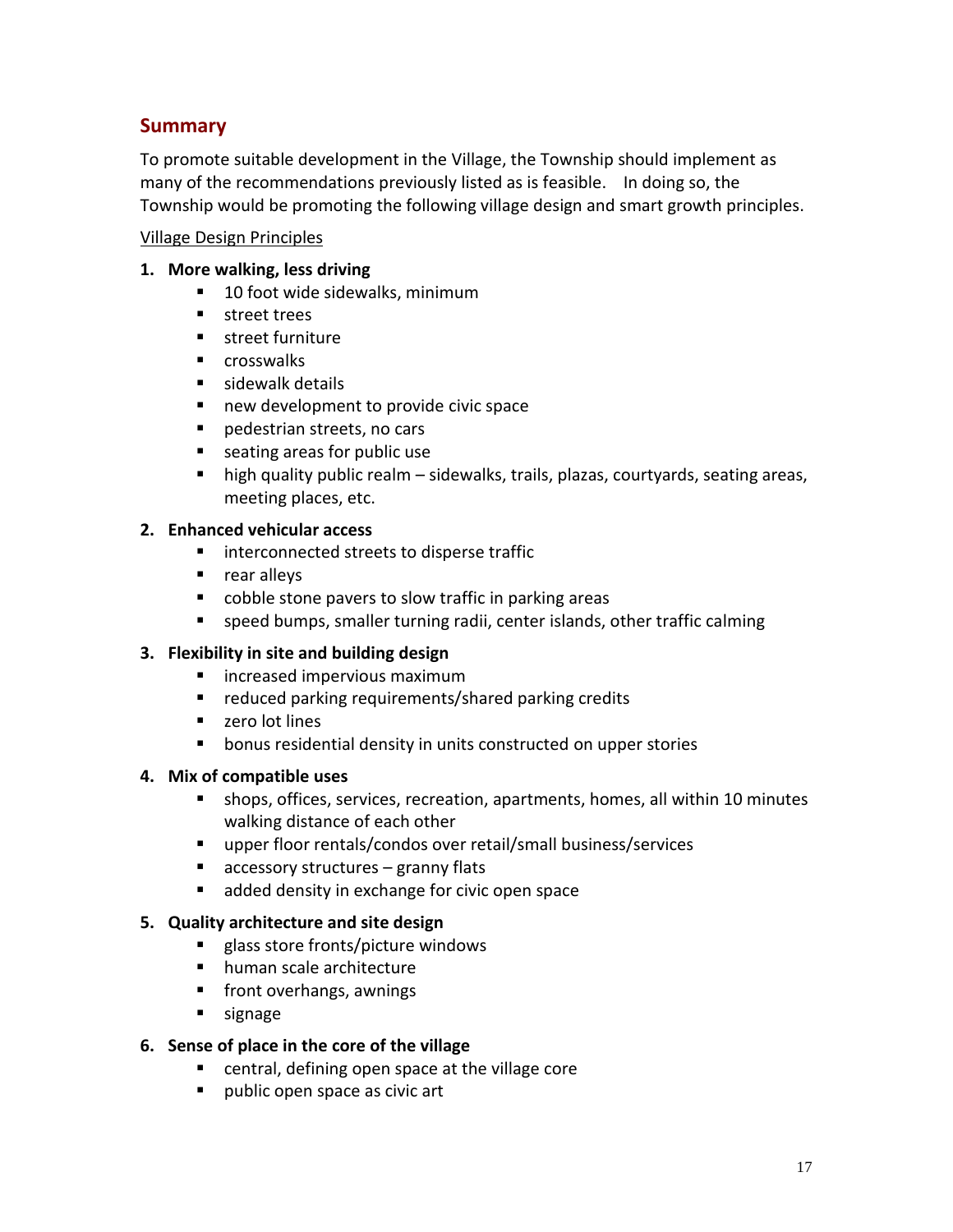**T** Township urban design consultant to design the civic space with cooperation from developer

#### **7. Transportation alternatives**

- **high quality public transit connections by SEPTA but, shuttle service to Exton,** Pottstown, bus/transit stops
- encourage/facilitate bicycle use, roller blades, scooters, walking
- **Perovide parking facilities for bikes, scooters, compact cars**
- reduce car parking requirements

#### Principles of Smart Growth

- 1. Create range of housing opportunities and choices
- 2. Create walkable neighborhoods
- 3. Encourage community and stakeholder collaboration
- 4. Foster distinctive, attractive communities with a strong sense of place
- 5. Make development decisions predictable, fair and cost effective
- 6. Mix land uses
- 7. Preserve open space, farmland, natural beauty and critical environmental areas
- 8. Provide a variety of transportation choices
- 9. Strengthen and direct development towards existing communities
- 10. Take advantage of compact building design

(for more information on Smart Growth go to www.smartgrowth.org)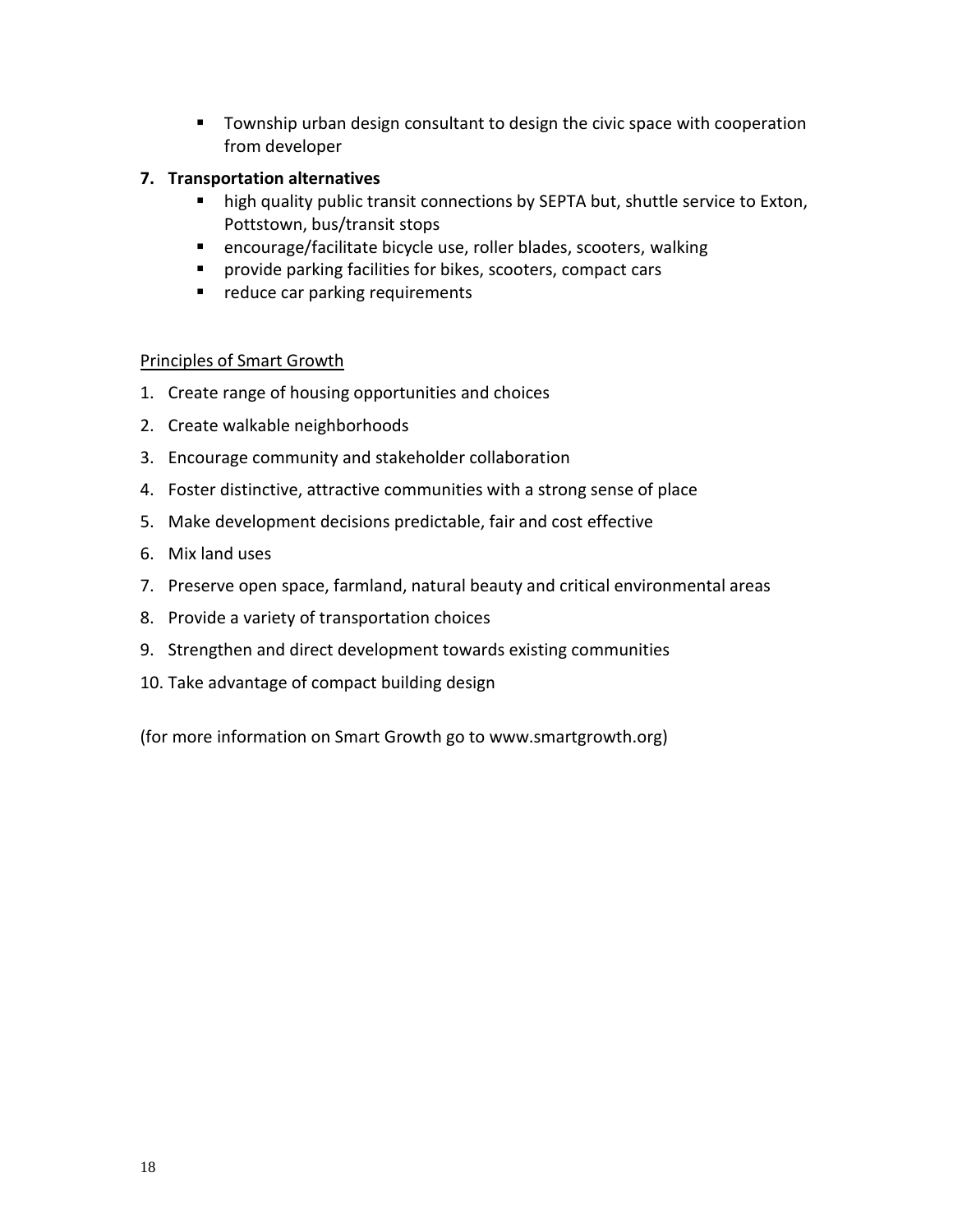

### **UPPER UWCHLAN TOWNSHIP**

Planning Commission Meeting May 12, 2022 6:00 p.m. Workshop 7:00 p.m. Meeting **Minutes** Draft

LOCATION: Township Building, 140 Pottstown Pike, Chester Springs PA 19425

In attendance:

Sally Winterton, Chair; Joe Stoyack, Vice-Chair; Chad Adams, David Colajezzi, Jim Dewees (meeting), Stephen Fean, Jim Shrimp, Jeff Smith

Mary Lou Lowrie, P.E. – Gilmore & Associates (meeting) Gwen Jonik, Planning Commission Secretary

Absent: Ravi Mayreddy

#### 6:00 p.m. Workshop

Discuss ordinances relating to parking, shared parking in the Village of Eagle, F-1 and F-2 Flexible Development Overlay Districts.

The Commission discussed the proposed elimination of the F1 and F2 Overlay Districts, which provides flexible development design and increased density for residential-zoned parcels over 10 acres as there are only a few of those sized properties left in the overlay districts. Recently there have been comments at public meetings calling for limitations on new residential development. Discussion included: if the overlays would be repealed, property owners can still develop their properties, but not as densely; increased density was intended to encourage open space, however, most of the open space is storm water management facilities or treated wastewater disposal facilities and not usable; elimination of the overlays at this time would provide time, as we update the Township's comprehensive plan, to determine location(s) and particular density we may want in the future; increased traffic from high-density development has become an issue.

Conversation included consideration of an agricultural-related zoning, and review of the by-right uses in the Limited Industrial (LI) and commercial (C1, C2 and C3) districts.

Parking. Joe Stoyack is researching other Townships' ordinances related to parking, shared parking, 'stealth' camping – sleeping in cars on public roads or in public parks. Some Townships prohibit camping and sleeping in public parks. Discussion included whether commercial properties/businesses may allow overnight sleeping; the Police Department hasn't had any 'stealth camping' issues to date anywhere in the Township; overnight parking / camping would be a police issue, not a zoning issue; the Township does have "no stopping, standing or parking" ordinances.

Shared parking in the Village is currently permitted via conditional use approval. Discussion included: modifications to required parking in Township Codes Section 200-73.K. can be confusing; should it remain as conditional use or structure the ordinance to remove some of the formality; encourage it where appropriate; would like to make the process easier on businesses;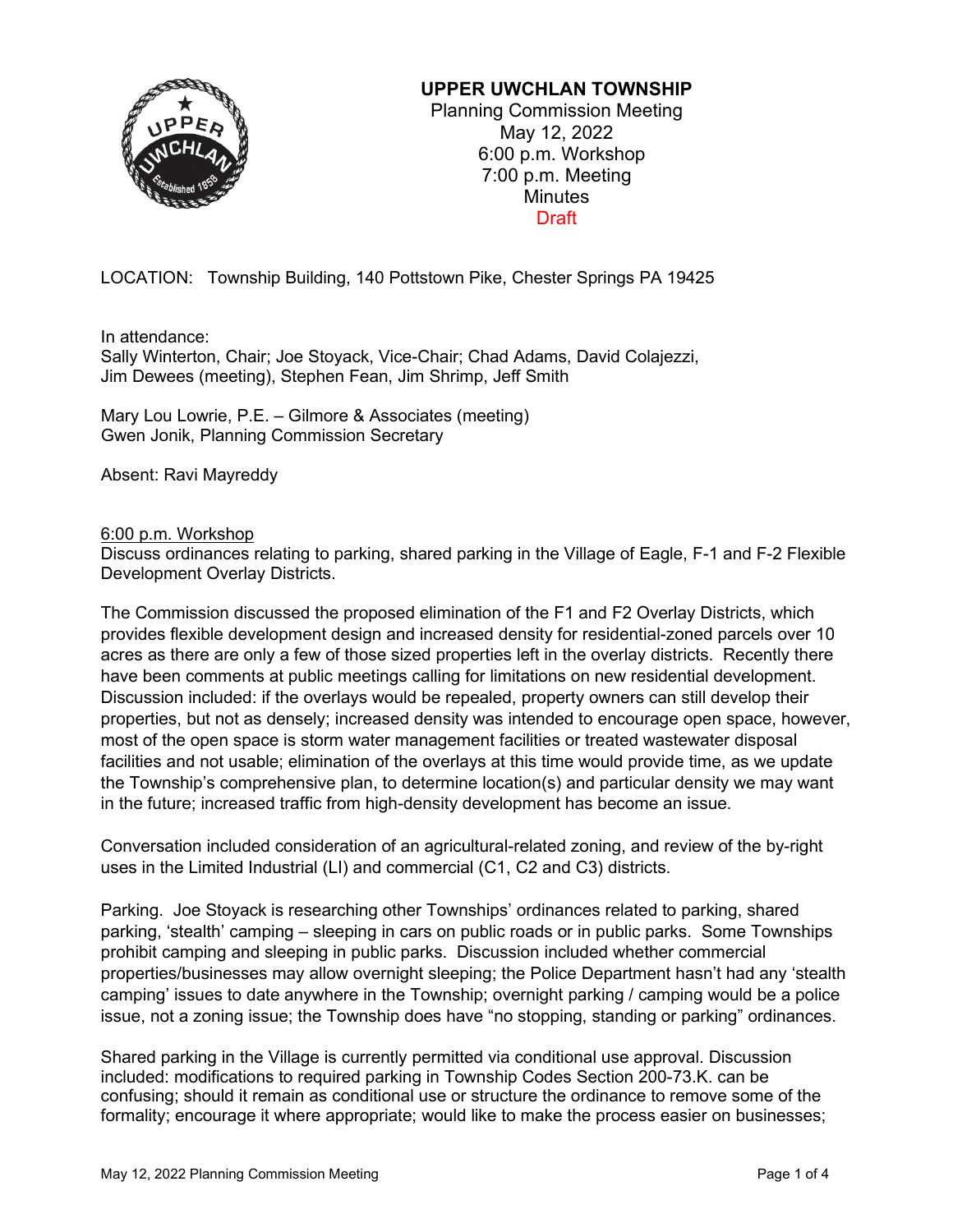allow Agreements between businesses and write into the Agreement that it has to be reviewed every "x" number of years, so they don't take advantage of their neighbor.

The Workshop concluded at 6:55 p.m.

Sally Winterton called the Planning Commission Meeting to order at 7:00 p.m. There were 7 citizens in attendance.

Byers Station Parcel 5C Lot 2B Commercial Lot ~ Amended Final PRD Plan Alyson Zarro, Esq., representing Prosperity Property, Allan Greenberg of Celebree Schools, Guy DiMartino of TPD and Michael Baginski of Bohler Engineering were in attendance to discuss the consultants' reviews of the Amended Final PRD Plan dated March 15, 2022.

Ms. Zarro advised the developer would comply with most of the comments contained in Gilmore & Associates' May 5, 2022 review letter and the Lionville Fire Company/Fire Marshal letter dated May 12, 2022. Just a few comments needed to be discussed.

Updated elevations were provided, with Mr. Baginski providing details of the site plan which shows a drive-through restaurant, a separate building with retail space and a daycare center, a standalone pad to the south and 131 parking spaces. There is a play area next to the daycare center. Ms. Zarro distributed an aerial map showing the road connections to the residential developments on Parcel 5C – the Villages (on Lot 1) and Enclave (on Lot 2A).

Discussion included: the elevations were updated to address the comments made at the April meeting, with a break in the façade at the center and 2 additional 60' offsets; there are secondary exits for the retail shops and sidewalks will be added between the buildings; a monument sign would be at the corner of Pottstown Pike and Station Boulevard, and signs on both the front and back of the buildings; roof heights won't be higher than 1.5 story; there will be a 6-8' high retaining wall along Pottstown Pike (Route 100); we don't want travelers looking at utilities on the roofs; will Begonia Drive be a private or public road [post-meeting research determined it will be private]; PC members are concerned with whether the length of the left-in turn from southbound Route 100 to Iris Lane is adequate, and safe; County Planning Commission comment regarding right-of-way is provided for in the approved PennDOT highway occupancy permit; concerns with traffic congestion inside the site at peak hours with a drive-through and a daycare center; store deliveries, loading/unloading would be during the day, in certain parking spaces for off-peak hour unloading, which could be a lease restriction or written in the Plan Notes; restricted to box trucks; planned concrete curbs; stormwater served by the basin on the Enclave property, which was previously approved; single ownership of Lot 2B by Celebree but potential for condo agreements in the future; will comply with the Fire Marshal's comments; provide ADA compliant sidewalks; the updated Plan provides pedestrian connections from the retail stores to the Begonia Drive sidewalk; a mid-block trail crossing will connect the site with the trail across Station Boulevard, along Pickering Valley Elementary School, keeping the crossing further away from the Route 100 intersection; shared parking study takes advantage of the PRD approval to use discretion, and 131 parking spaces are provided rather than 160+; number of drive-through stacking spaces is critical; location of trash dumpsters?; there are a few McMahon comments that need to be clarified – a sidewalk location and number of stacking spaces from the drive-through window; the interior sidewalks will be 6' or 8' wide, not 10'; sewer capacity was previously approved but they'll recalculate; they'll comply with lighting comments; the daycare will be sprinklered, most likely all the buildings will be sprinklered; the daycare offers before- and after-school care – unknown if they'll need busing but they'd use 15-seat buses.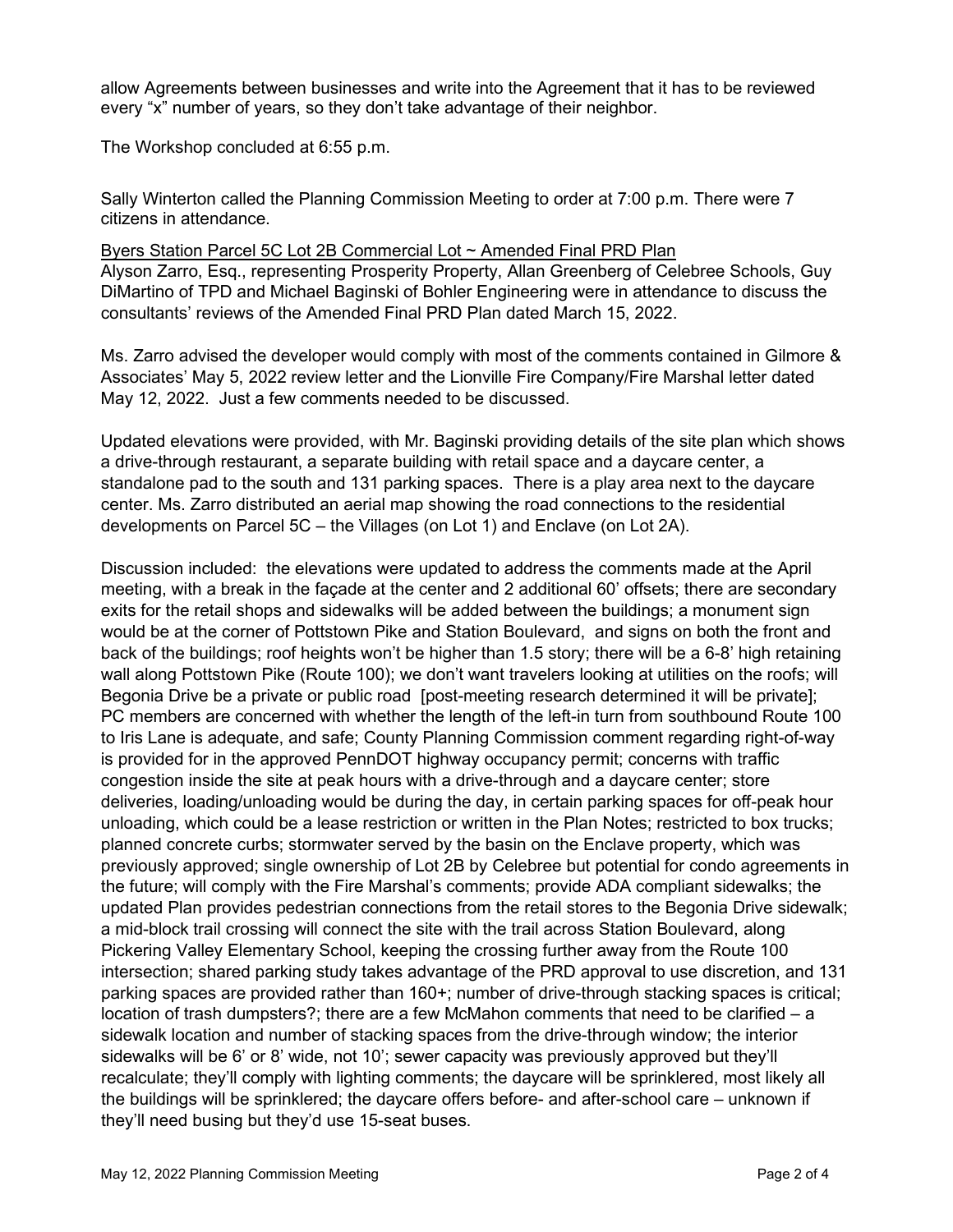The Planning Commission would like to see projections of the internal traffic flow and they are concerned with the left-turn in from southbound Route 100.

Ms. Zarro advised revised Plans will be submitted most likely in June.

#### F1, F2 Flexible Development Overlay Districts Ordinance Amendment

The Commission discussed the elimination of the overlay districts, at least for the time being. The overlays were intended to encourage development with usable open space on residential-zoned parcels greater than 10 acres. While reviewing land use during the Comprehensive Plan update, the Township would like to reconsider where higher density development may be appropriate. The Township Solicitor had prepared a draft ordinance to propose the elimination of the overlay districts.

Joe Stoyack moved, seconded by David Colajezzi, to recommend the Board of Supervisors approve the Ordinance eliminating the F1 and F2 Flexible Development Overlay Districts. The motion carried with seven (7) in favor and one (1) opposed (Dewees).

#### Planning Commission Liaisons to the Historical Commission (HC) and Environmental Advisory Council (EAC)

Sally Winterton asked for volunteers to be liaisons to these 2 commissions. The liaisons would attend the HC or EAC meetings and advise them of the Planning Commission's activities and advise the Planning Commission of the HC's and EAC's activities.

Joe Stoyack has been serving as the HC's liaison and he'll continue in that capacity. Jeff Smith volunteered for the liaison to the EAC.

Joe Stoyack noted he'd attended a PaDEP presentation on their climate action plan, which provides interns and support of Environmental Advisory Councils.

#### Approval of Minutes

Jim Dewees moved, seconded by Jeff Smith, to approve as presented the minutes of the April 14, 2022 Planning Commission meeting. The motion carried unanimously.

Sally Winterton announced the next Planning Commission meeting is June 9, 2022, beginning at 7:00 p.m. A Work Session might be held at 6:00 p.m.

#### Open Session

Joe Stoyack advised that the Village Concept Plan review kick-off meeting will be held May 26 beginning at 7:00 p.m.; at the Board of Supervisors Workshop earlier this week, the Board had talked of the priorities they'd like to set during the update of the Comprehensive Plan; and the Solicitor is drafting the proposed amendment to the outdoor dining regulations.

Sally Winterton reminded attendees that the Historical Commission is hosting a "Chester County Town Tour & Village Walk" of the Village of Eagle, Thursday, May 23, and they're asking for volunteers to assist at this event.

Gwen Jonik advised that Natural Lands Trust/Shryock had provided an extension to July 31, 2022 regarding their lot line change plan review and scheduling a conditional use hearing; the Historical